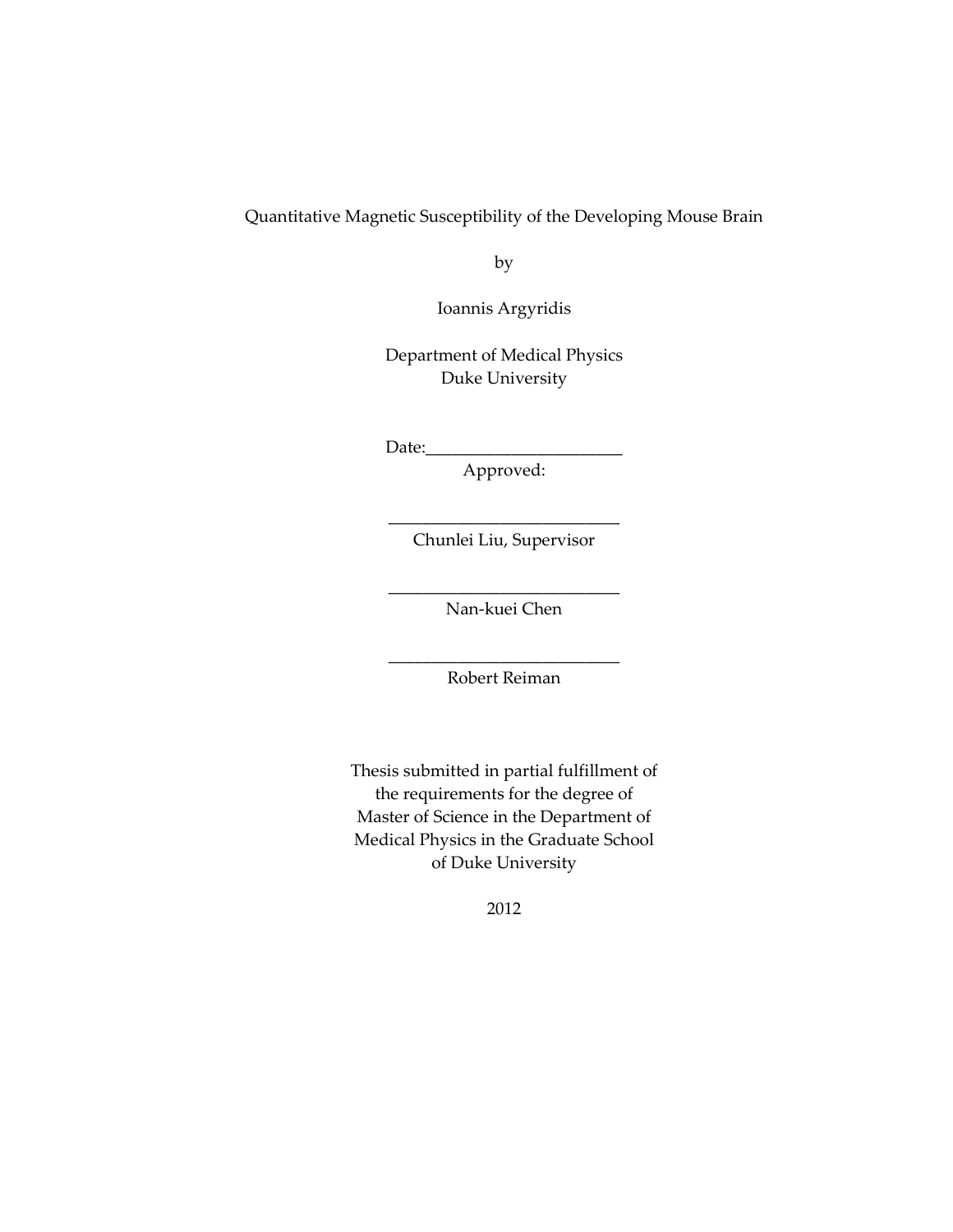#### **ABSTRACT**

Quantitative Magnetic Susceptibility of the Developing Mouse Brain

by

Ioannis Argyridis

Department of Medical Physics Duke University

 $Date:$ 

Approved:

\_\_\_\_\_\_\_\_\_\_\_\_\_\_\_\_\_\_\_\_\_\_\_\_\_\_\_ Chunlei Liu, Supervisor

\_\_\_\_\_\_\_\_\_\_\_\_\_\_\_\_\_\_\_\_\_\_\_\_\_\_\_ Nan-kuei Chen

\_\_\_\_\_\_\_\_\_\_\_\_\_\_\_\_\_\_\_\_\_\_\_\_\_\_\_ Robert Reiman

An abstract of a thesis submitted in partial fulfillment of the requirements for the degree of Master of Science in the Department of Medical Physics in the Graduate School of Duke University

2012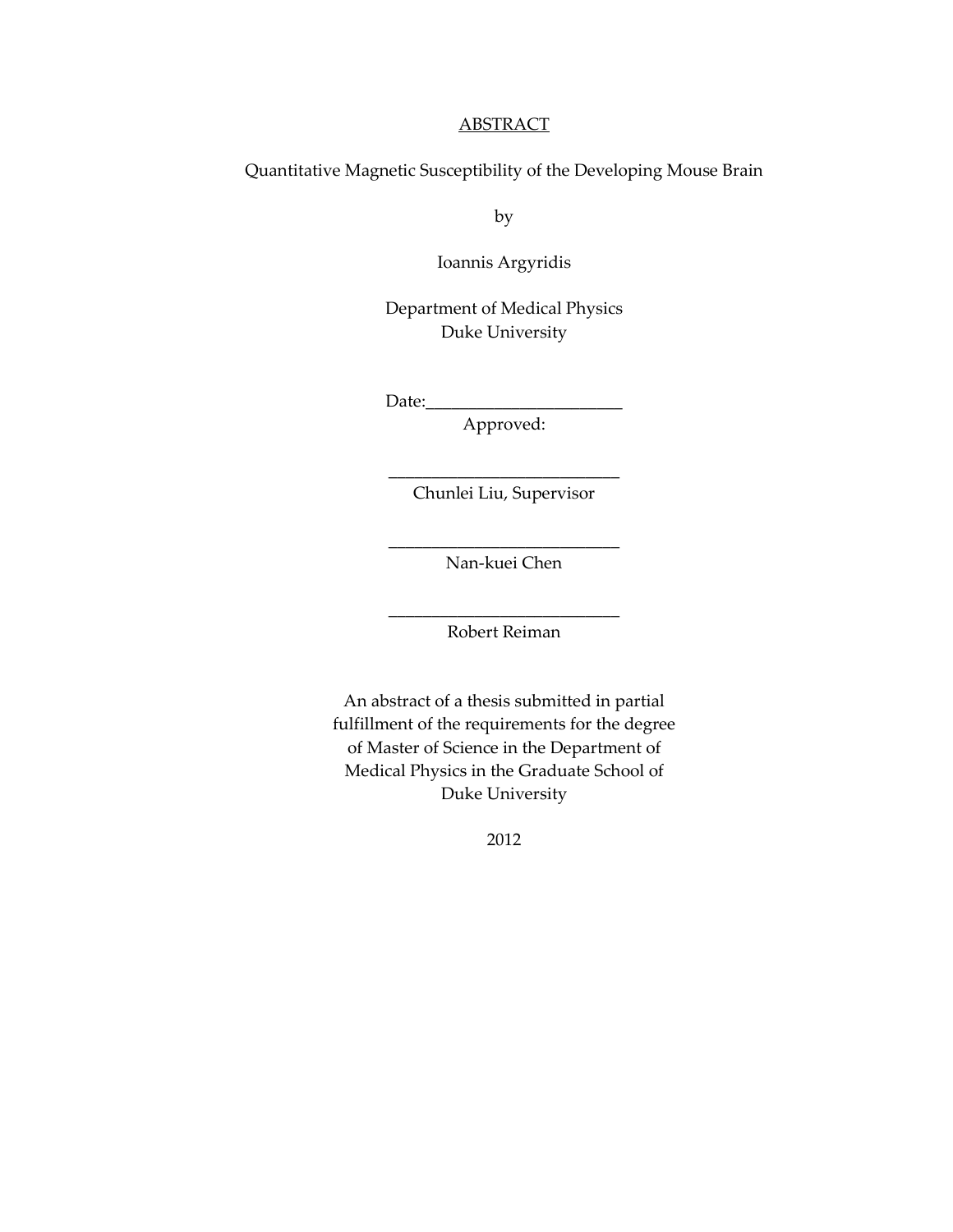Copyright by Ioannis Argyridis 2012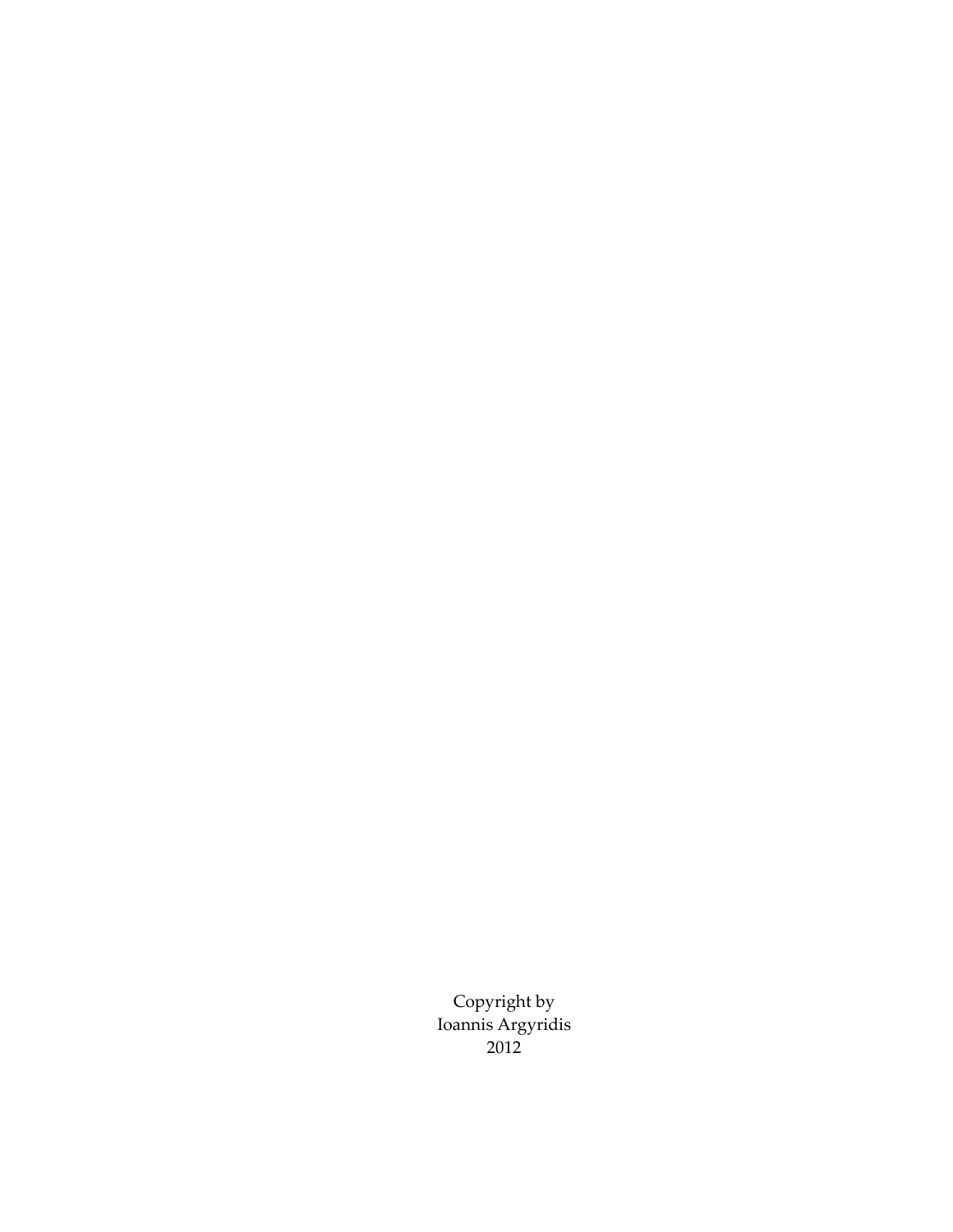### <span id="page-3-0"></span>**Abstract**

Cerebral development involves a complex cascade of events which are difficult to visualize in vivo. In this study we combine information from Diffusion Tensor Imaging (DTI) and Quantitative Susceptibility Mapping (QSM) on developing mouse brains at five stages, for three central white matter (WM) regions. QSM can be calculated using frequency-shift Gradient Echo MR images acquired at high-field. Extracted mean values from small white matter regions of QSM brain maps depend on the orientation of the neuronal fibers of each voxel to the main magnetic field B0. Using fiber tracking information from DTI a correlation of the myelin content of regions of interest (ROI) to the orientation of those fibers to B0 can be made. Plots of the myelin anisotropy, as it increases with age, were generated with this method, suggesting that the neuronal axon is paramagnetic while the myelin surrounding the axon is diamagnetic. In addition the fractional anisotropy (FA) and the mean Apparent Diffusion Coefficient (ADC) of the same ROI were plotted against age. Histological exams were also performed to evaluate myelin and iron content. It is confirmed that the main source of magnetic susceptibility in WM is the myelin content. The interpretation of all this brain data will provide valuable information on the architecture of the brain during development and a more accurate diagnosis in the case of a myelin degenerative disease.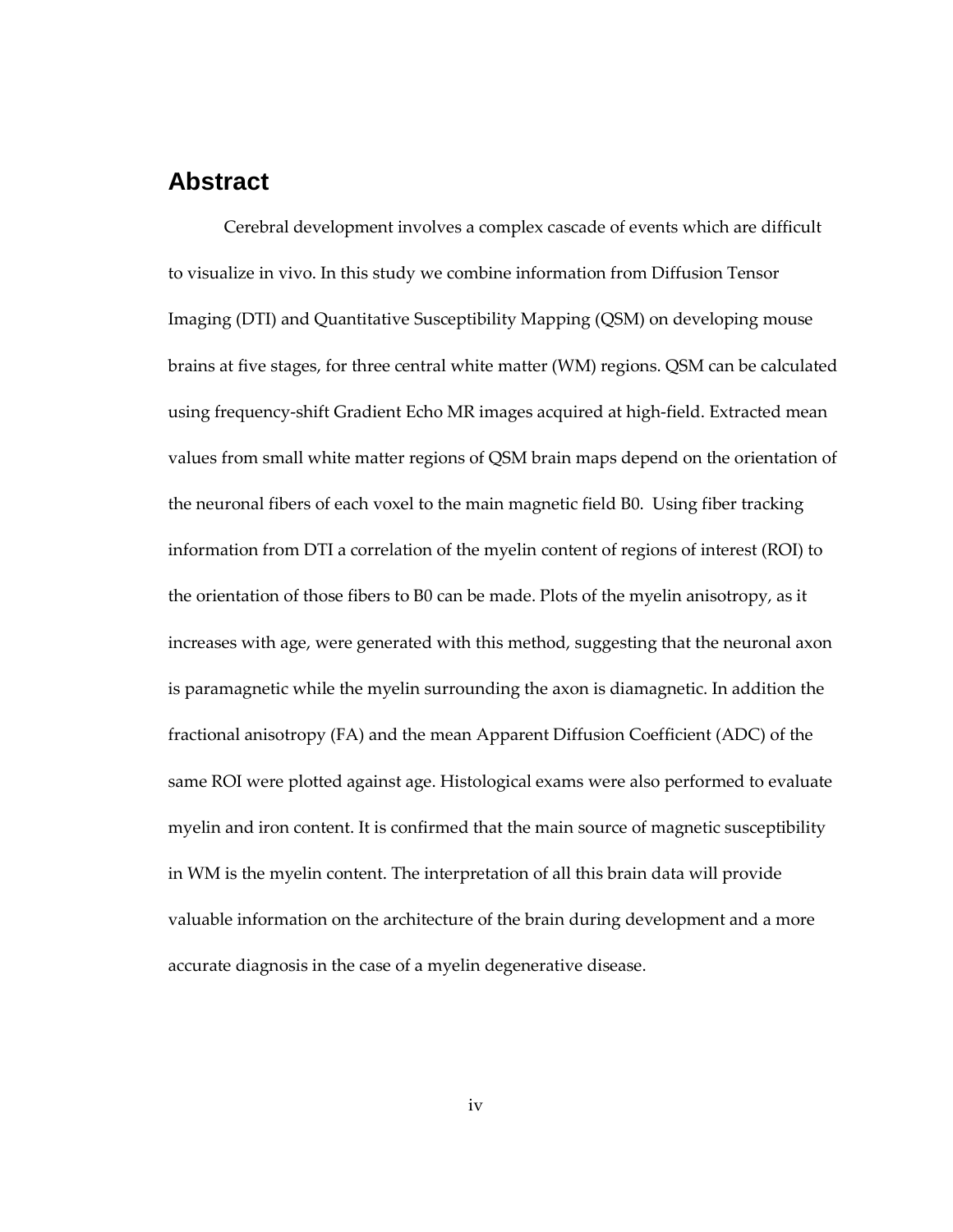## **Dedication**

To my advisor and parents for their guidance and patience.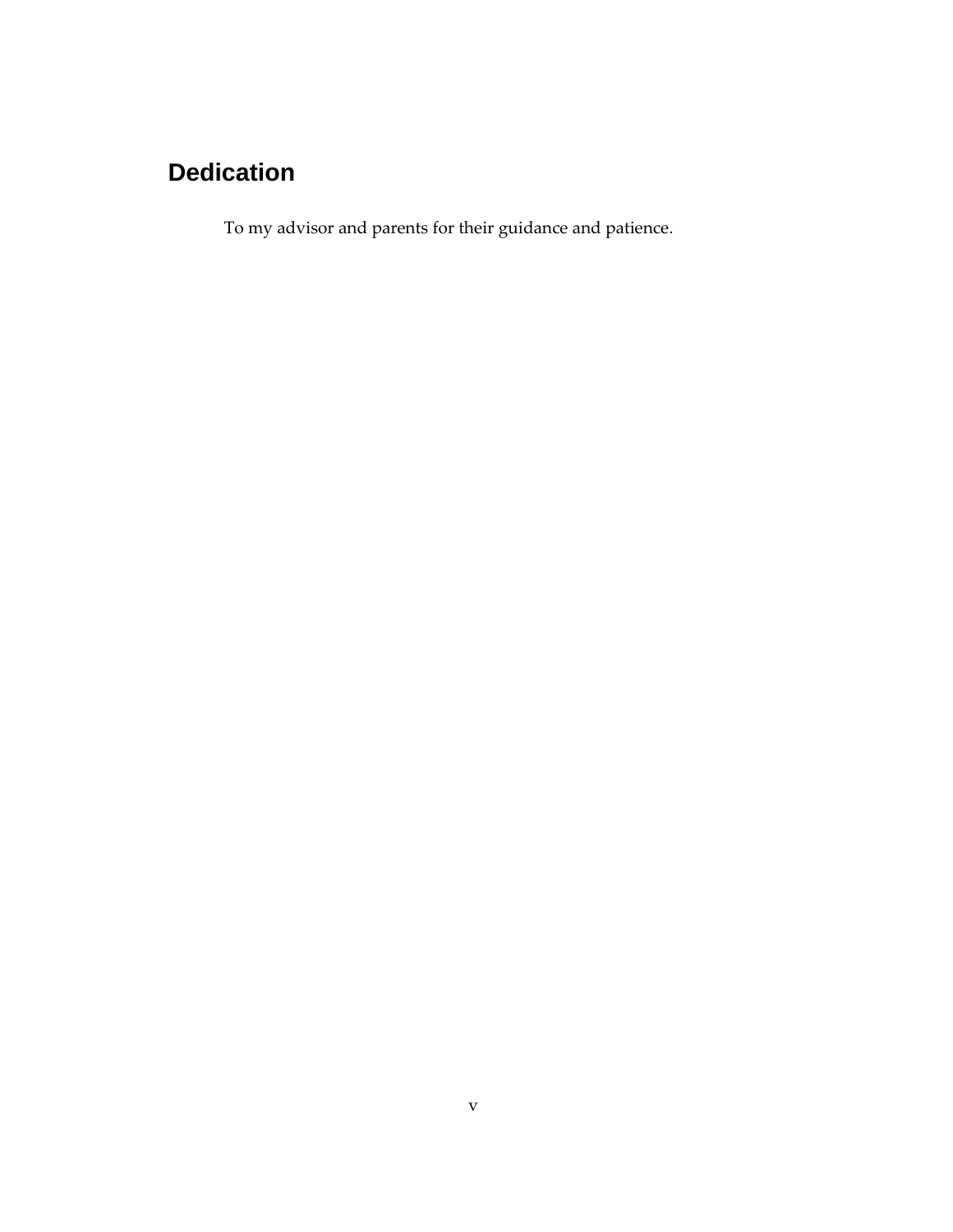## **Contents**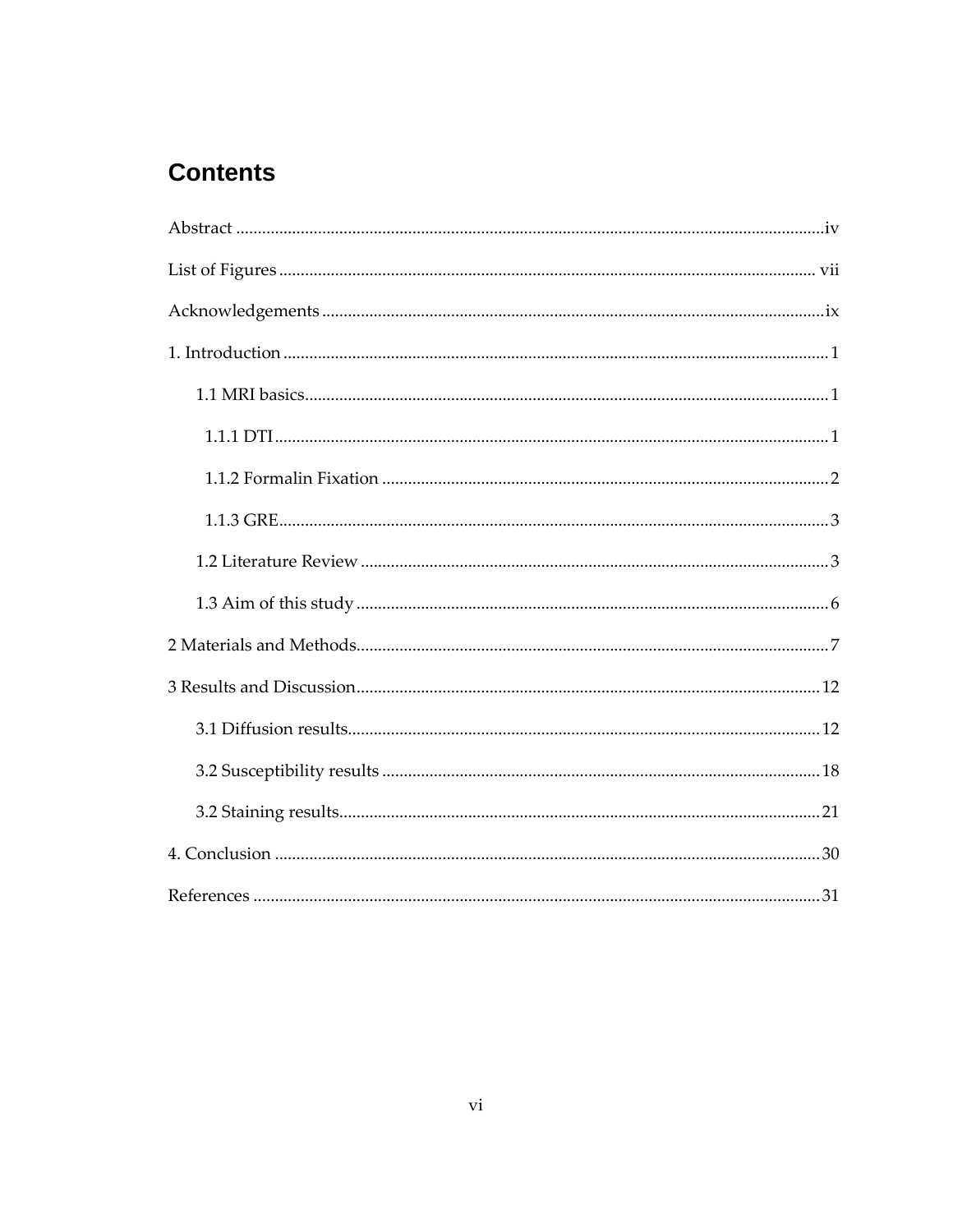# <span id="page-6-0"></span>**List of Figures**

| Figure 1: Diffusion Tensor Imaging with color-coded eigenvectors of the developing                                                                                                                                                                                                                                                                                                  |
|-------------------------------------------------------------------------------------------------------------------------------------------------------------------------------------------------------------------------------------------------------------------------------------------------------------------------------------------------------------------------------------|
| Figure 2: Fractional Anisotropy and Mean Diffusivity Maps of the developing mouse<br>brain. The high contrast of white matter structure in FA maps makes them ideal for<br>manual ROI selection. Subsequently the coordinates are transformed to QSM to obtain                                                                                                                      |
| Figure 3: extracted values of FA and ADC from white matter regions-of-interest as a<br>function of age. Anterior Commissure (AC), Corpus Callosum (CC), Fornix System (FS)                                                                                                                                                                                                          |
| Figure 4: Frequency Shift and Magnetic Susceptibility maps. Arrows point at white                                                                                                                                                                                                                                                                                                   |
| Figure 5: Frequency shift contrast (left) and Magnetic Susceptibility contrast (right) of<br>selected white matter regions to neighboring gray matter regions as a function of age18                                                                                                                                                                                                |
| Figure 6: Manual ROI selection of neighboring gray matter for contrast calculations on<br>magnetic susceptibility maps (left) and manual ROI selection on color-coded diffusion                                                                                                                                                                                                     |
| Figure 7: orientation dependence of the QSM to the angle $\alpha$ between the main magnetic<br>field and the main neuronal axons in a specific ROI. The difference of the susceptibility<br>of the fornix system to that of a nearby gray matter region was plotted as function of<br>$sin^2(\alpha)$ . We observe an increase in the slope of the fitted trend line as we progress |
| Figure 8: 2µm ferritin(above) and myelin(below) stained coronal slices under light                                                                                                                                                                                                                                                                                                  |
| Figure 9: Iron contrast of the external capsule to neighboring gray matter structure as a                                                                                                                                                                                                                                                                                           |
| Figure 10: Myelin contrast of the external capsule to neighboring gray matter structure                                                                                                                                                                                                                                                                                             |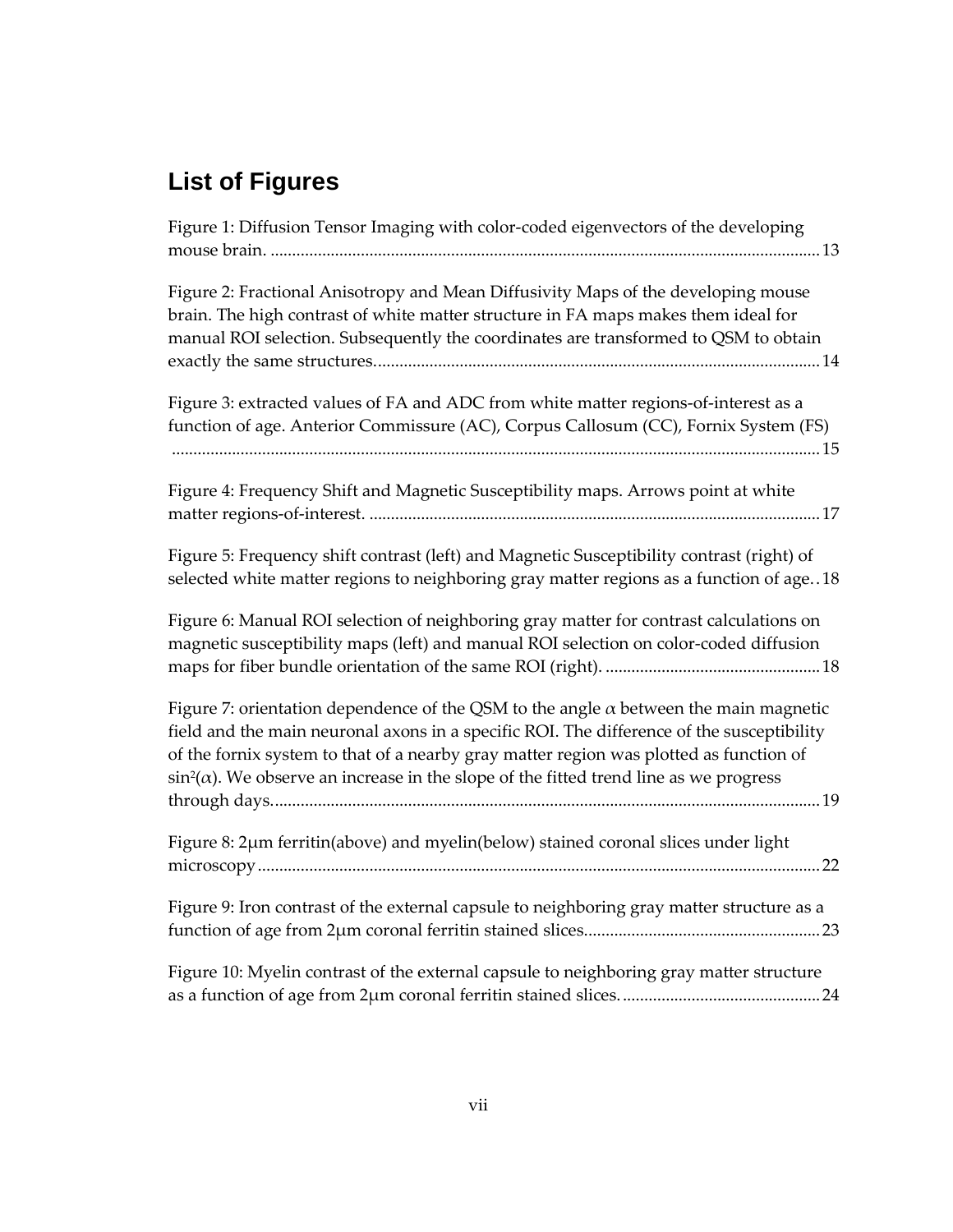| Figure 11: Correlation of myelin or iron contrast to susceptibility contrast for the corpus                                                                                |
|----------------------------------------------------------------------------------------------------------------------------------------------------------------------------|
| Figure 12: White matter volume measurement estimated by thresholding of FA maps25                                                                                          |
| Figure 13: It has been suggested that the CSF/formalin in the ventricles remains of<br>constant diffusivity throughout development if the b-value remains the same for all |
| Figure 14: Normalizations factors computed from Fig. 13 are used to calibrate Fig.3. The                                                                                   |

[ADC now has a decreasing trend.............................................................................................26](#page-34-1)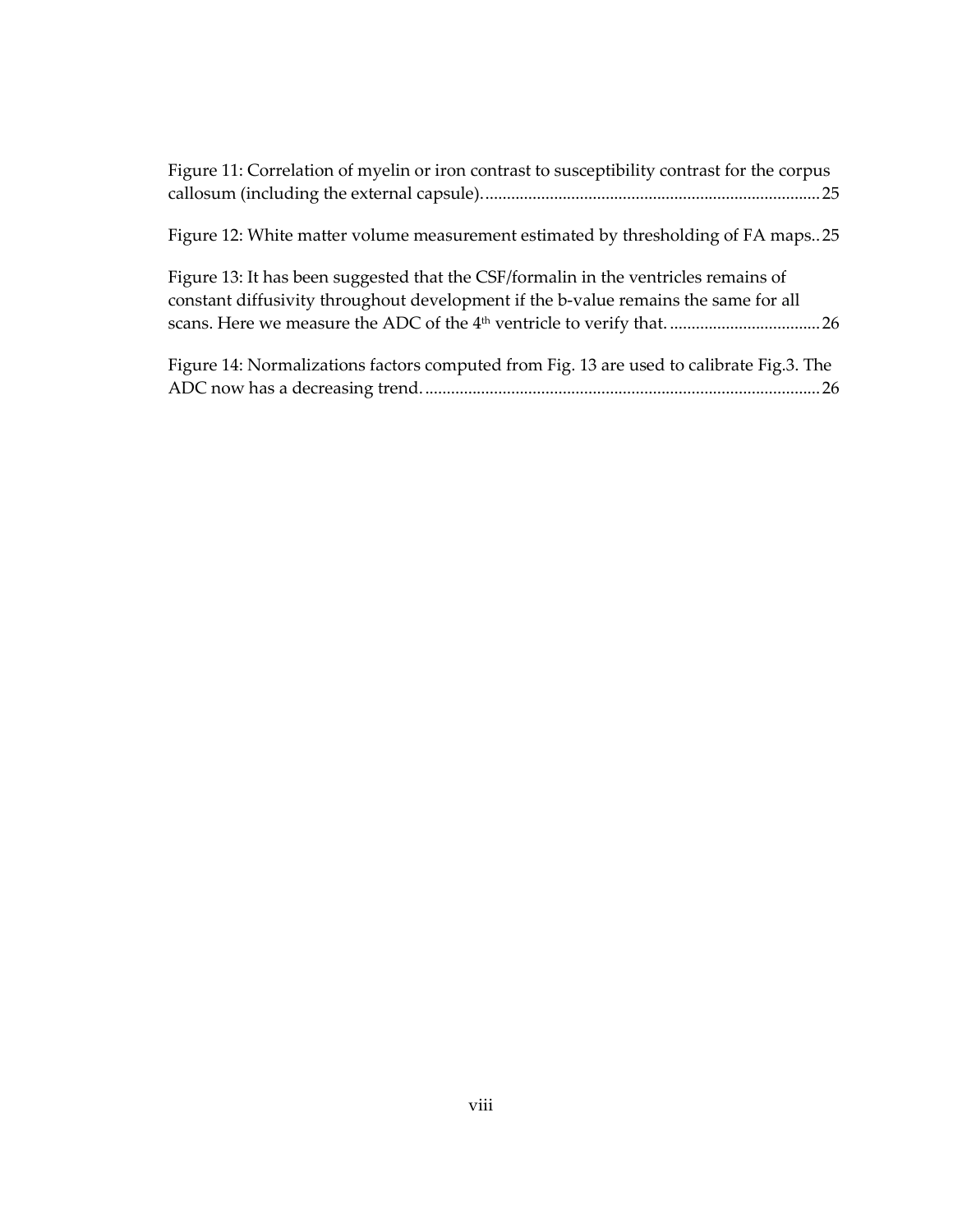## <span id="page-8-0"></span>**Acknowledgements**

I would like to thank Dr. Chunlei Liu first and foremost for the opportunity to work with him. He has been an incredible advisor every step of the way. Also I would like to thank Wei Li, post-doc at BIAC, for providing me his Matlab code, presentation figures and expertise every time I needed. Last but not least, I would like thank Luke Xie and Martin Fischer (PhD) of CIVM for helping with the microscope scanning.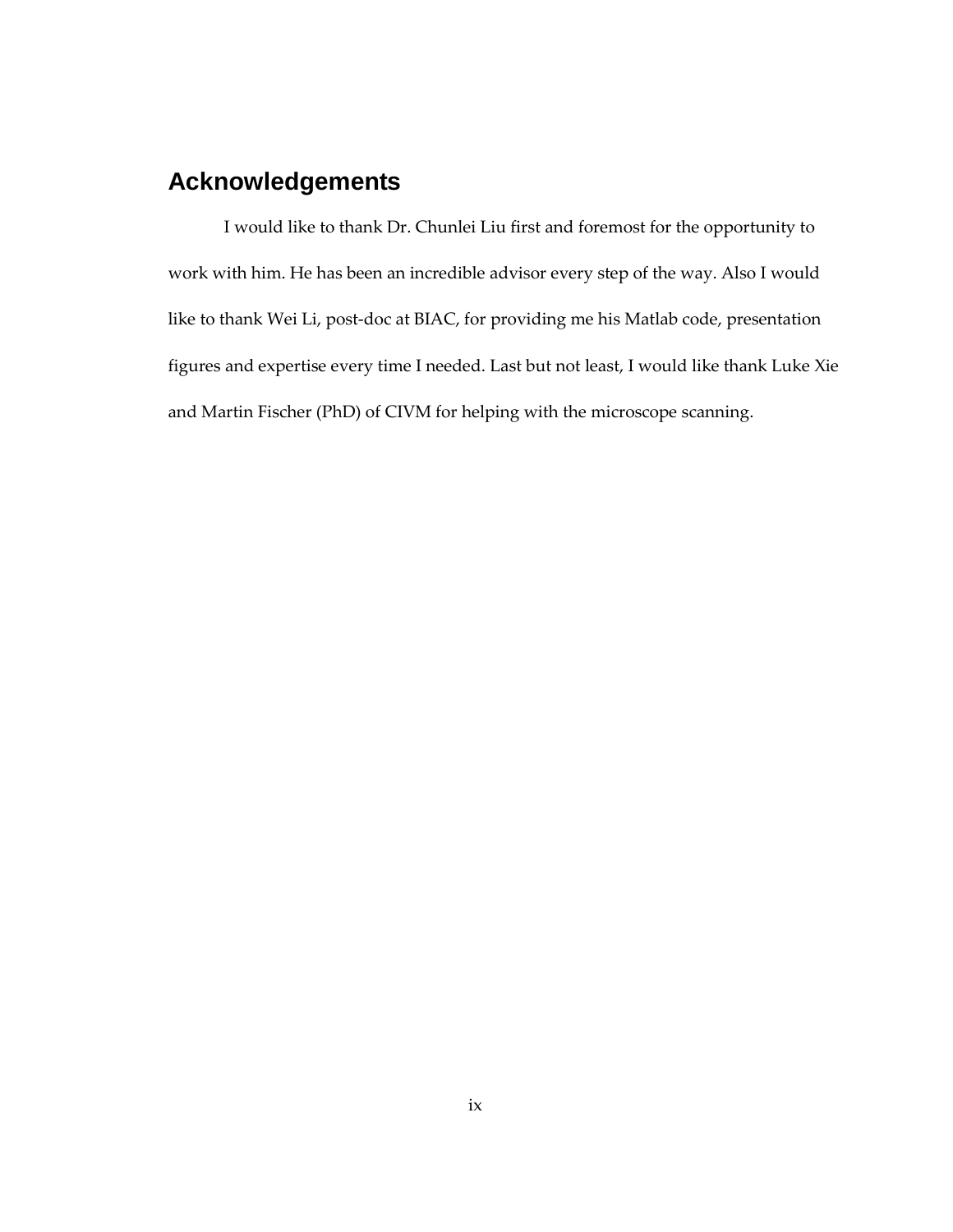## <span id="page-9-0"></span>**1. Introduction**

### <span id="page-9-1"></span>*1.1 MRI basics*

#### <span id="page-9-2"></span>**1.1.1 DTI**

Diffusion weighted magnetic resonance imaging (DWI) provides a unique probe into the microstructure of brain tissue by sampling the diffusion properties of water on a microscopic scale much smaller than the macroscopic imaging voxels. The imaging sequence is sensitized to motion on a molecular level by using a bipolar gradient scheme with very high amplitudes, generally referred to as the pulsed gradient spin-echo scheme. Two gradients of same polarity are applied (one before and one after the 180 flip pulse), meaning stationary tissue is equally dephased and rephased. Randomly moving spins however, accrue a net phase loss and appear as a signal loss. Importantly, DWI allows us to probe the properties of water diffusion in various angular directions and hence the diffusion properties of the neuroanatomical environment, which leads to the construction of the Diffusion Tensor (DTI) [40]. This displacement of water, governed by Brownian motion, is highly anisotropic in white matter areas. Traditionally six encoding directions and one with no diffusion weighing are used to reconstruct the tensor. By determining the tensor the true 3D nature of the diffusion process can be realized. It is a rotationally invariant measurement (unlike Apparent Diffusion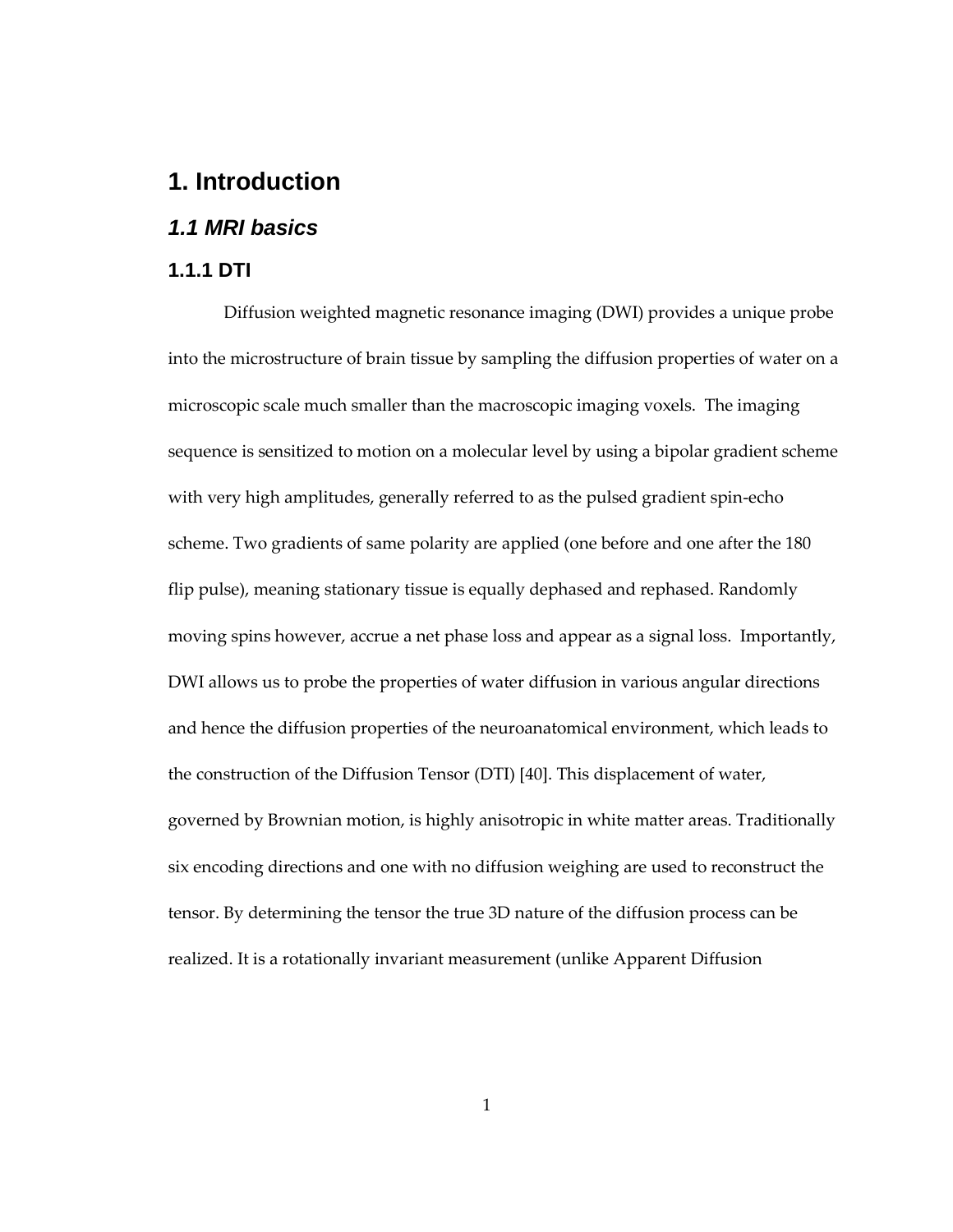Coefficient), i.e., the values are not governed by the orientation of the structure in relation to the magnetic field.

The diffusion tensor is a symmetric  $3 \times 3$  matrix:

$$
\vec{D} = \begin{bmatrix} D_{xx} & D_{xy} & D_{xz} \\ D_{yx} & D_{yy} & D_{yz} \\ D_{zx} & D_{zy} & D_{zz} \end{bmatrix}
$$

Its diagonal elements ( $D_{xx}$ ,  $D_{yy}$ ,  $D_{zz}$ ) correspond to diffusion along three orthogonal axes. The off-diagonal elements relate diffusion between these axes. When these off-diagonal elements are zero, the tensor is said to be diagonalized in order to obtain three eigenvalues ( $\lambda_1$ ,  $\lambda_2$ ,  $\lambda_3$ ) and eigenvectors which describe the diffusion orientation. The eigenvector with the largest eigenvalue represents the preferred or principal direction of diffusion.

#### <span id="page-10-0"></span>**1.1.2 Formalin Fixation**

After cardiac arrest natural cell degeneration occurs. To prevent this, perfusion fixation with 4% formalin was used. The perfusion fixation procedure uses the cardiac blood flow typically in combination with a pump to flush the fixative through the entire body. The fixative is injected into the heart with the injection volume matching cardiac output and the procedure takes about 5 – 10 min. This has the advantages of preserving perfect morphology because the tissue does (in principle) not start autolysis before fixation [18]. Fixation by immersion into a large volume of fixative gives mixed results in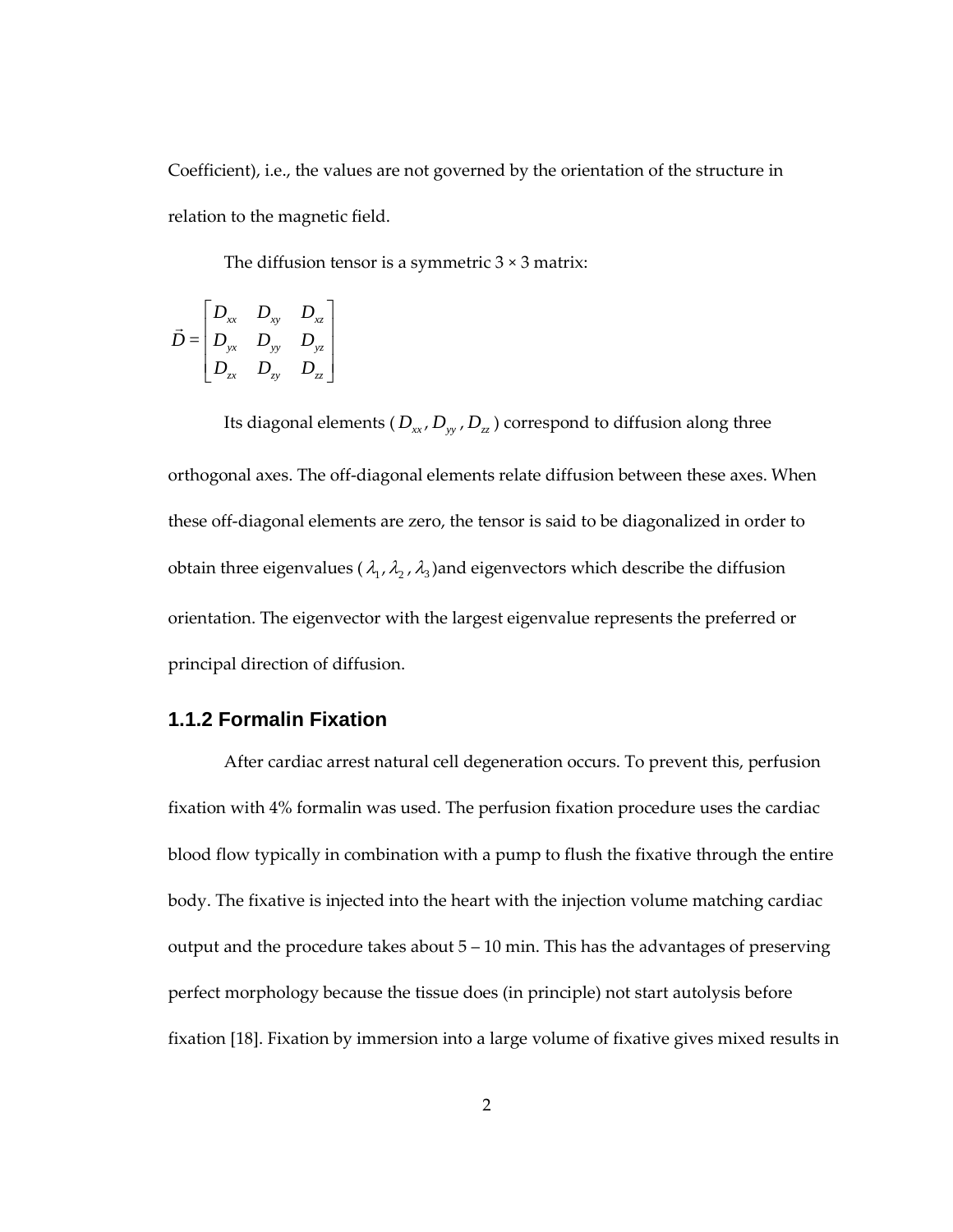diffusion studies, since the time delay from cardiac arrest to full immersion impacts the quality of the tissue and MR image. In-vivo imaging is more complicated due to motion artifacts and the iron-containing blood affects susceptibility imaging.

#### <span id="page-11-0"></span>**1.1.3 GRE**

Gradient Echo, also known as gradient recalled echo, is a type of MR signal created by the application of a gradient reversal. Unlike a spin-echo, it is characterized by the absence of a 180° refocusing pulse leading to shorter repetition times and faster sequences. This also makes the signal inherently T2\* weighted and prone to susceptibility artifacts.

As we will see proper signal post-processing of the complex raw k-space rf data, specifically the phase maps can lead to susceptibility weighted imaging (SWI) and quantitative susceptibility mapping (QSM)

#### <span id="page-11-1"></span>*1.2 Literature Review*

High-field Gradient Echo (GRE) Magnetic Resonance Imaging (MRI) maps show high contrast depending on magnetic susceptibility differences [1]. The source of this contrast is not well understood. Some suggested contrast agents that are naturally present in the brain include: non-heme iron (ferritin), deoxy-hemoglobin (oxygenation) and myelin [2-6]. Thereby this method provides a non-invasive method for mapping such quantities crucial to the functioning and development of the brain.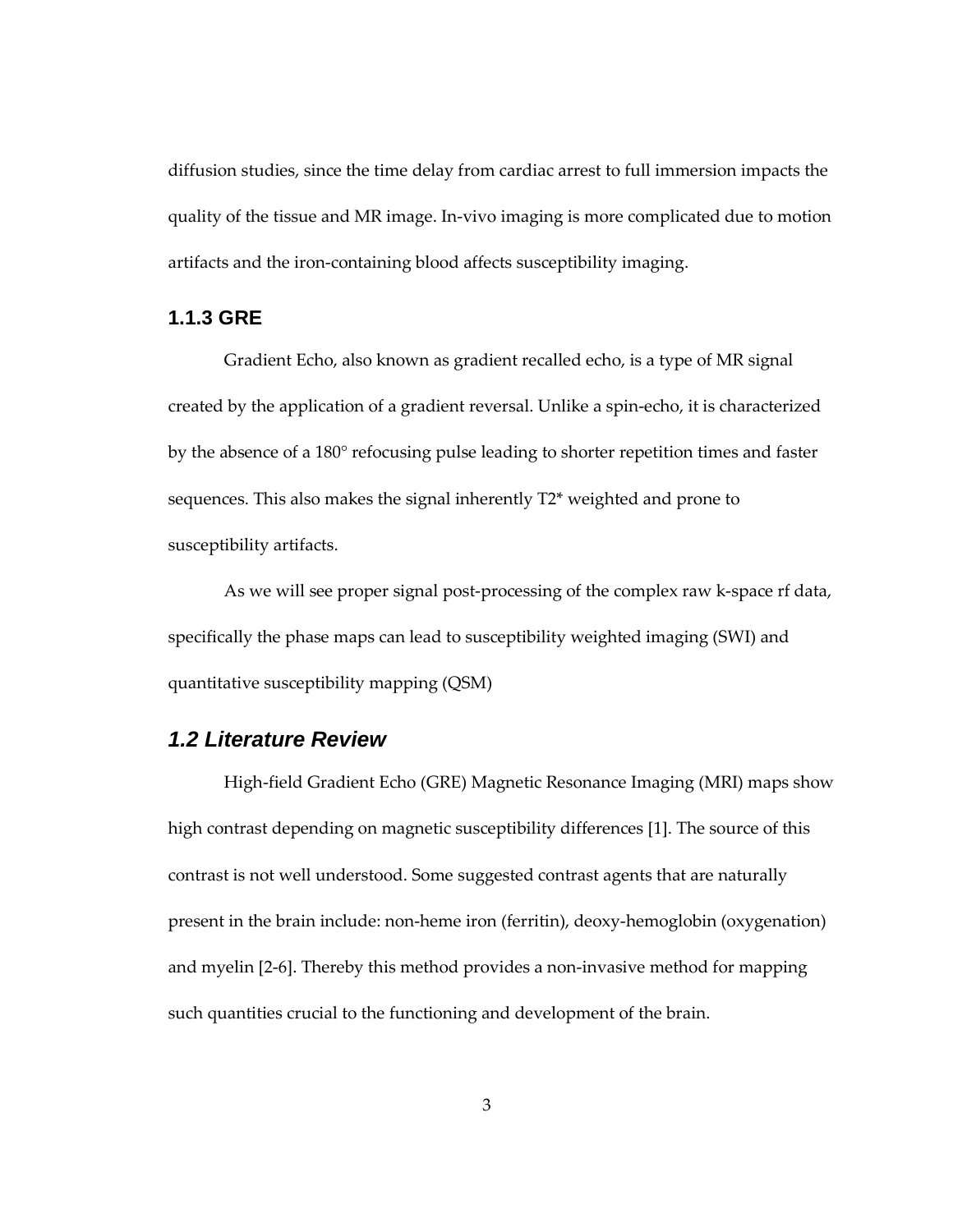Magnitude maps have indicated this potential, taking advantage of the fact that relaxation times (R2\*) are different in myelin, but they don't have high Contrast to Noise Ratio [7]. Another issue is the macroscopic field gradients due to interfaces between tissue and air. This effect depends on the dimensions of the imaging voxel, increasing with voxel size. Thus, small voxels are preferred, although these can cause signal-tonoise problems especially for highly iron loaded tissues such as liver and the heart [8].

Phase maps have much better CNR [1]. However phase/frequency-shift maps generated from GRE images suffer from artifacts i.e. phase aliasing and the interference of the background low-frequency magnetic field from the air-tissue interface. Several methods are available to reduce phase wrap-around artifacts, such as using spatial saturation bands or phase oversampling methods [10] or using SHARP (Sophisticated Harmonic Artifact Reduction for Phase data ) [11] . Also a method exists for the background phase removal that is insensitive to phase aliasing [12].

A conversion between the phase frequency-shift and the magnetic susceptibility exists with a constant phase offset for any given point:  $\varphi(\vec{r}, T_E) = \varphi_0 - \gamma \Delta B(\vec{r}) T_E$  So by employing two phase maps with two different echo times  $T_E$ , Quantitative Susceptibility Maps (QSM) can be reproducibly calculated. Another characteristic of the susceptibility maps is the dependence of values in white matter regions on the orientation of neuronal fibers to the main magnetic field  $B_0$  giving rise to the term magnetic susceptibility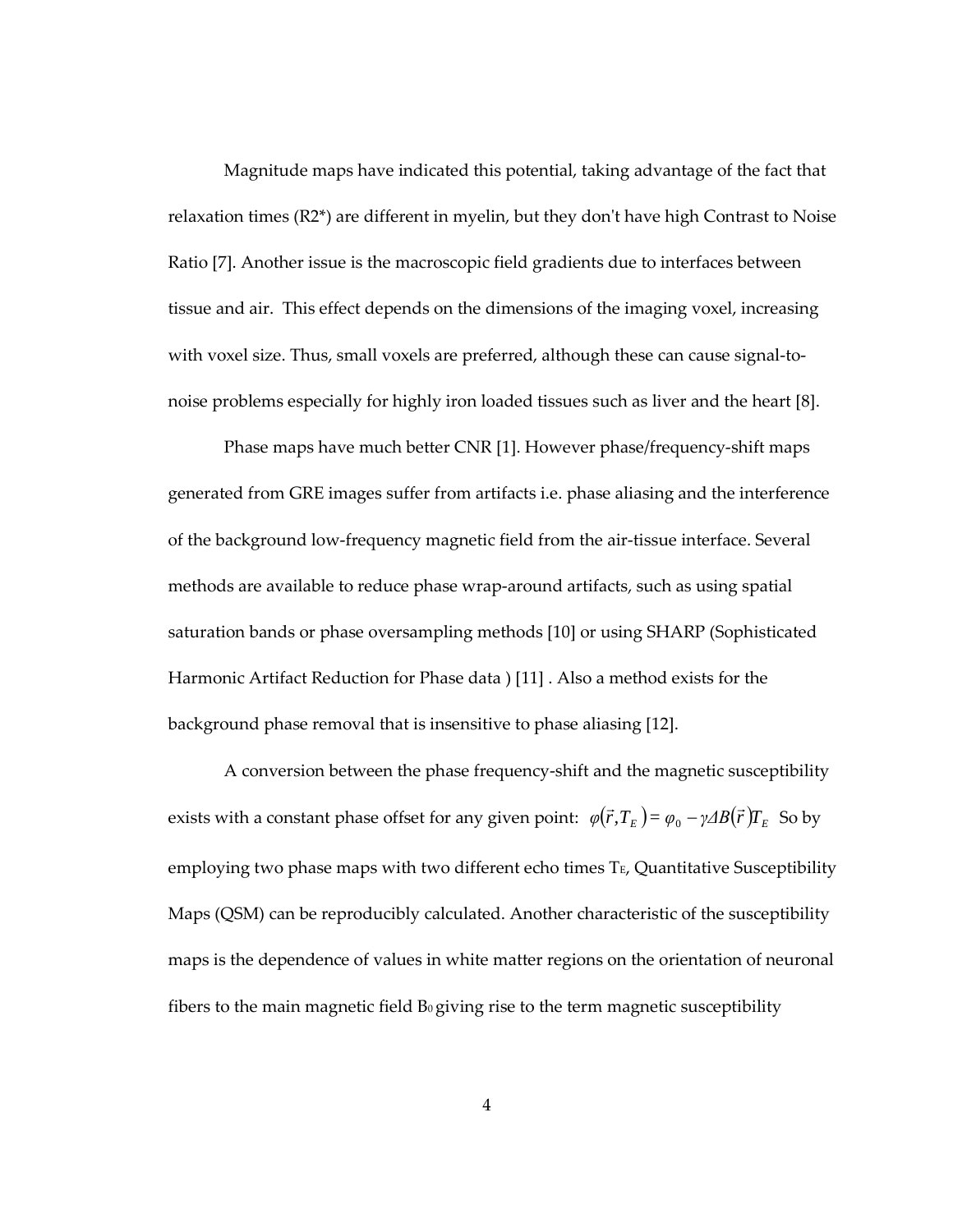anisotropy [9]. This can be viewed as an artifact that needs to be corrected by taking the mean of maps of brains taken at various angles (multiple orientations) to  $B_0$ , thereby providing an advantage over single orientation in SNR but eliminating information about susceptibility anisotropy and is less practical in the clinic [13]. More importantly it can also be viewed as a source of additional information. It is well known from NMR and EPR spectroscopy that bio-molecules and nucleic acids have anisotropic magnetic susceptibility, which can be determined both theoretically and experimentally, and it's used as a molecular/structural identification method [14-15]. Subsequently Liu et al reported that phase maps don't have the usual contrast between gray and white matter in the dysmyelinating shiverer mice where axon structure is intact as demonstrated by diffusion anisotropy but myelin is absent [4,20].

A commonly used way of visualizing the post-natal micro-structural brain changes is water diffusion characteristics of fiber tracts. Macroscopic changes in fiber tracts involving coherence and compaction as well as microscopic changes such as intracellular components and fiber thickness have been extensively documented [16-17]. Diffusion Tensor Imaging (DTI) provides parameters sensitive to these changes: the diagonalized tensor elements  $\lambda_1$ ,  $\lambda_2$  and  $\lambda_3$  with the first element in the direction of greatest diffusivity as well as the fractional anisotropy (FA) (a measure of how different each element is from the mean) which follow opposite trends. Generally, during brain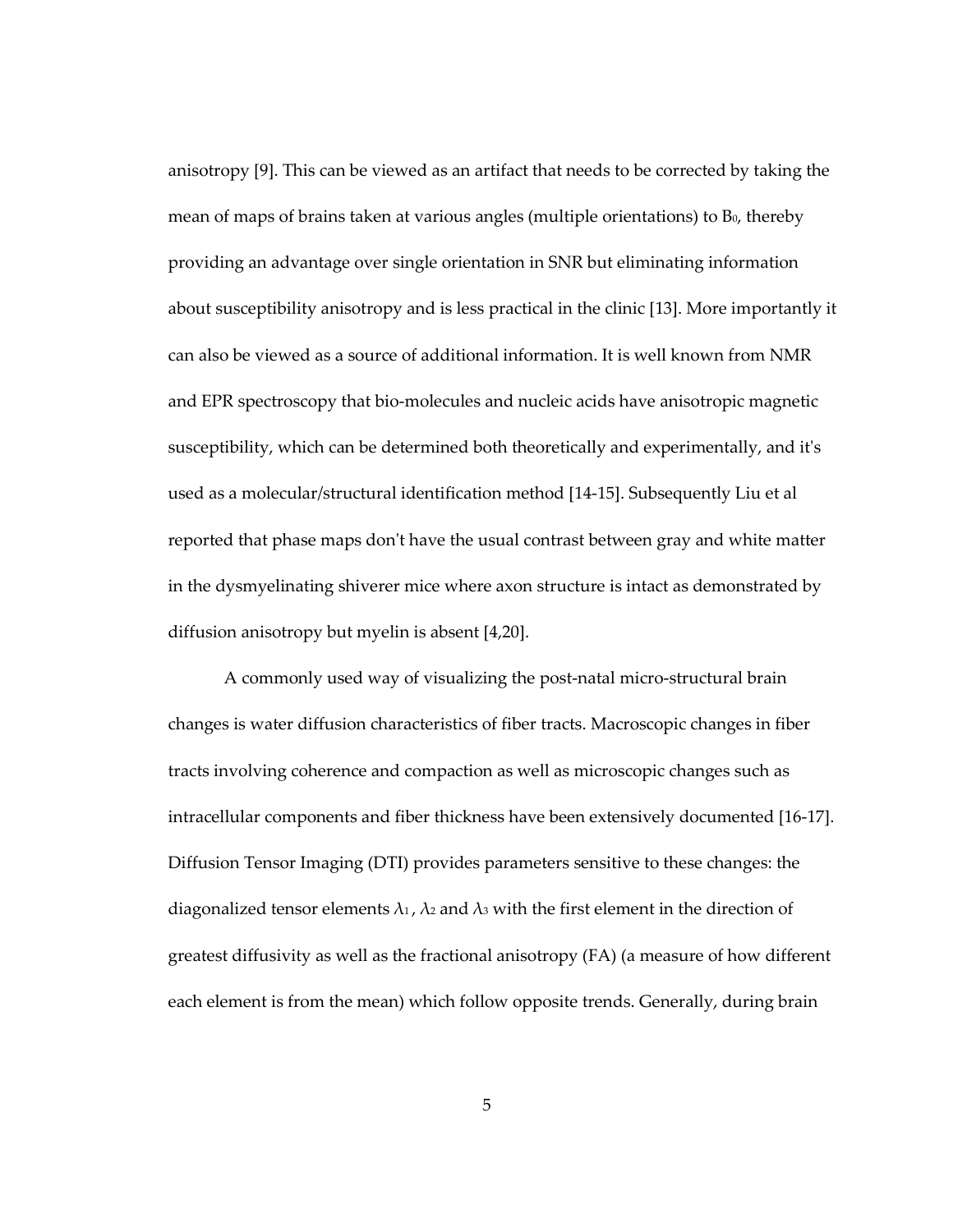maturation mean diffusivity decreases while fractional anisotropy increases. However white matter development is comprised of two opposing biological processes, axonal myelination and pruning. Depending on the timing of peak activity of each process FA might be increasing and then slightly decreasing.

### <span id="page-14-0"></span>*1.3 Aim of this study*

The aim of this study is to understand what kind of information QSM can provide in addition to or to complement DTI imaging. We hypothesize that the source of susceptibility anisotropy is most likely to be myelin. Anisotropy of magnetic susceptibility was assessed as a function of age. In addition histological examinations were performed as the gold standard for the detection of iron and myelin.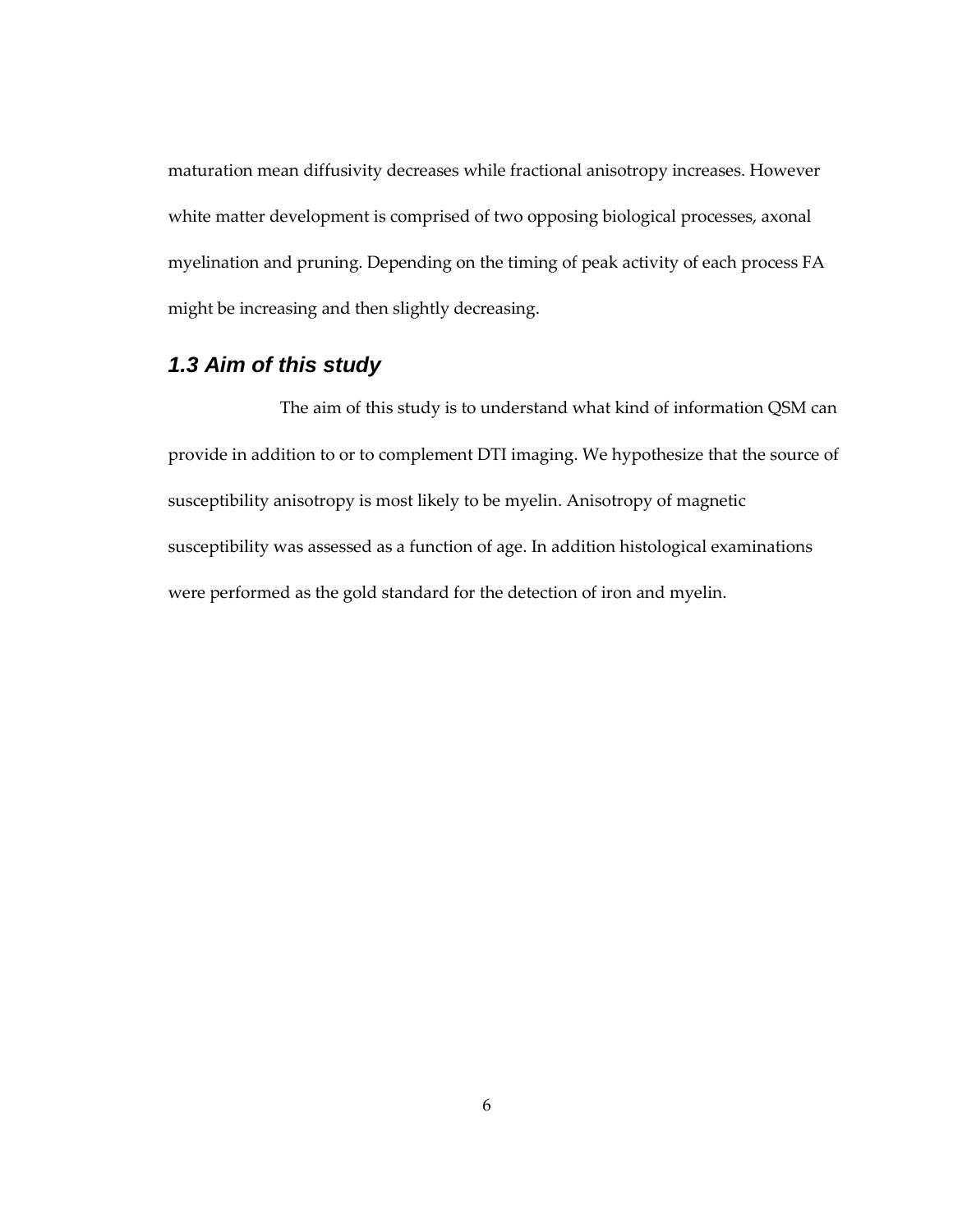### <span id="page-15-0"></span>**2 Materials and Methods**

Healthy C57BL/6 mice (The Jackson Laboratory, Bar Harbor, ME; Charles River, Raleigh, NC) were anesthetized with Nembutal. To prepare the animal for imaging experiments, a catheter was inserted into the left ventricle of the mouse heart. The animal was perfused with a peristaltic pump with 20 cc of warm  $(37 \degree C)$  0.9% saline followed by 20 cc of 10% buffered formalin (Buffered Formalde-Fresh; Fisher Scientific) [18]. After perfusion fixation, the heads of the mice were stored in 20% buffered formalin overnight before imaging experiments in the following day. The perfused mouse brain was kept within the skull to prevent any potential damage to the brain caused by surgical removal. The specimen was sealed tightly inside a cylindrical tube (length 30mm and diameter 11mm). The perfusion-fixed mouse brains were scanned on a 9.4 T (400 MHz) 89-mm-diameter vertical bore Oxford magnet with shielded coil providing gradients of 1600 mT/m and a GE EXCITE MR imaging console (GE Healthcare, Waukesha, WI). For the QSM maps the specimens were scanned with a 3D Gradient Echo Sequence (GRE), TE =20ms, TR=200ms, matrix size=368x184x184 and flip angle 40°. For the DTI maps a 3D Spin Echo Sequence was used with parameters: matrix size=165x82x82 with a b-value=1000s/mm<sup>2</sup>, TE = 12 ms, TR = 2.5 s. Six encoding directions were used. The encoding directions are  $(1, 0, 1)$ ,  $(1, 0, -1)$ ,  $(1, 1, 0)$ ,  $(1, -1, 0)$ ,  $(0, -1)$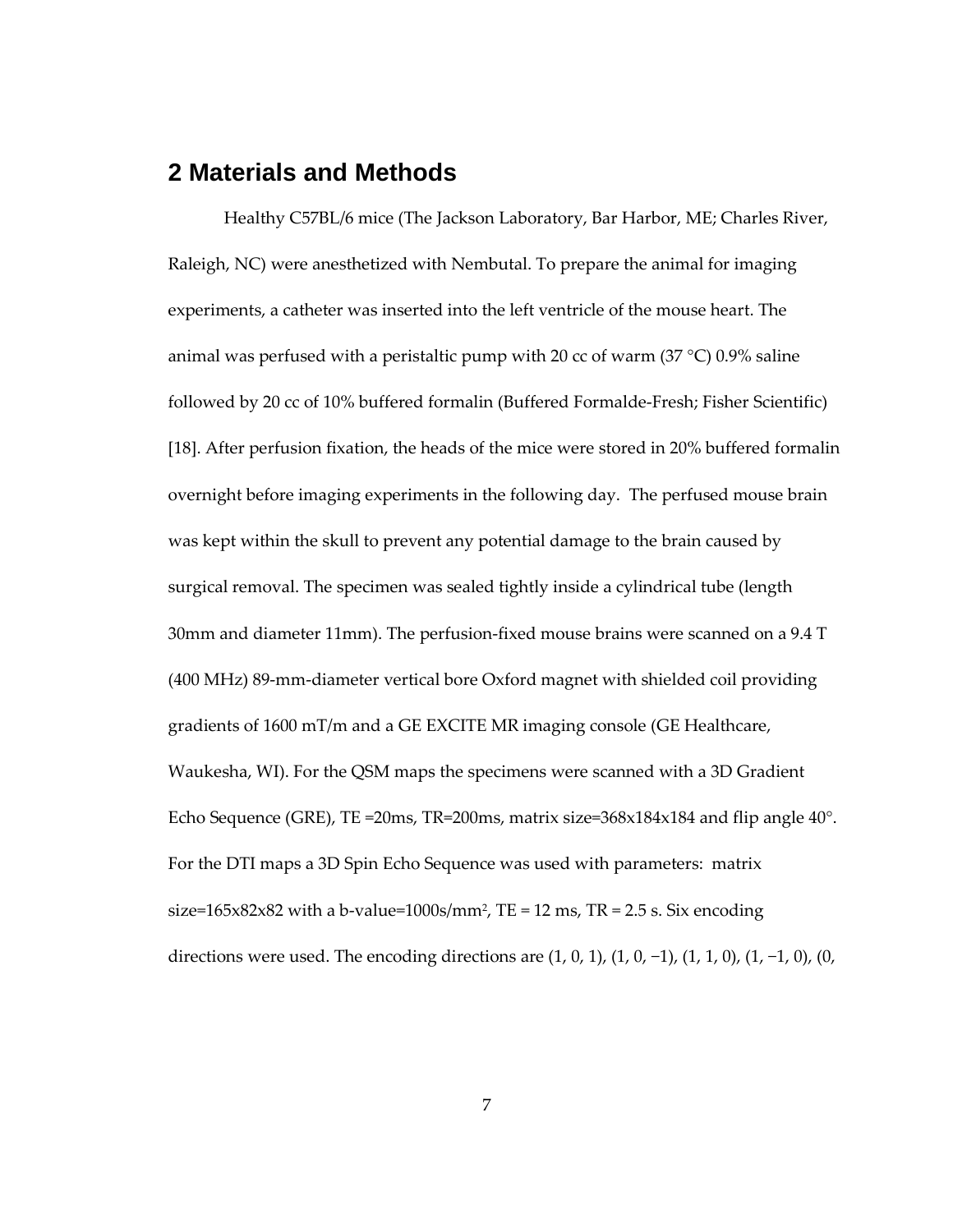1, 1), and (0, 1, −1). The animal study was approved by the Institutional Animal Care and Use Committee (IACUC) of our institution.

We had 4 brains for each developmental stage (post-natal day 2, 7, 14, 22) and 4 groups giving a total of 16 brains. Additionally a mature brain (day 56) was included. The stages selected represent a time where significant changes occur in infant mouse brain.

The pixel size was adjusted with k-space manipulation to isotropic 60μm for all maps to increase SNR for the QSM maps. Phase data from the GRE were reconstructed, unwrapped and large background phase was removed with the spheremean-value filter followed by a deconvolution operation [11] using a 3D-mask, that segments the brain from the skull. The mask was created with ITK-SNAP [19]. The sphere-mean-value filter takes advantage of the harmonic properties of the field -and the induced phase shift- that originates from magnetic susceptibility of homogeneous media outside of the masked region of the brain, using the equation  $\nabla^2 \varphi = \nabla^2 B = 0$ .

Quantitative magnetic susceptibility value was computed for each voxel iteratively using the LSQR algorithm [20] by inverting the following

formula:  $\varDelta f = \gamma \mu_0 H_0 \cdot FT^{-1} \left[ \left( \frac{1}{3} - \frac{k_z}{k^2} \right) FT(\chi) \right]$  $\left(\frac{1}{2} - \frac{k_z}{l^2}\right)$ J  $\left(\frac{1}{2} - \frac{k_z}{l^2}\right)$  $\Delta f = \gamma \mu_0 H_0 \cdot FT^{-1} \left[ \left( \frac{1}{3} - \frac{k_z}{k^2} \right) FT \left( \chi \right) \right]$ 1  $0^{11}0^{-11}$   $3$  $\frac{1}{2} - \frac{k_z}{k^2}$   $\left| FT(\chi) \right|$  (eq.1) where  $\Delta f$  is the frequency shift (after

unwrapping and background phase removal) and  $\chi$  is the quantitative and macroscopic magnetic susceptibility, originally proposed by Salomir [21].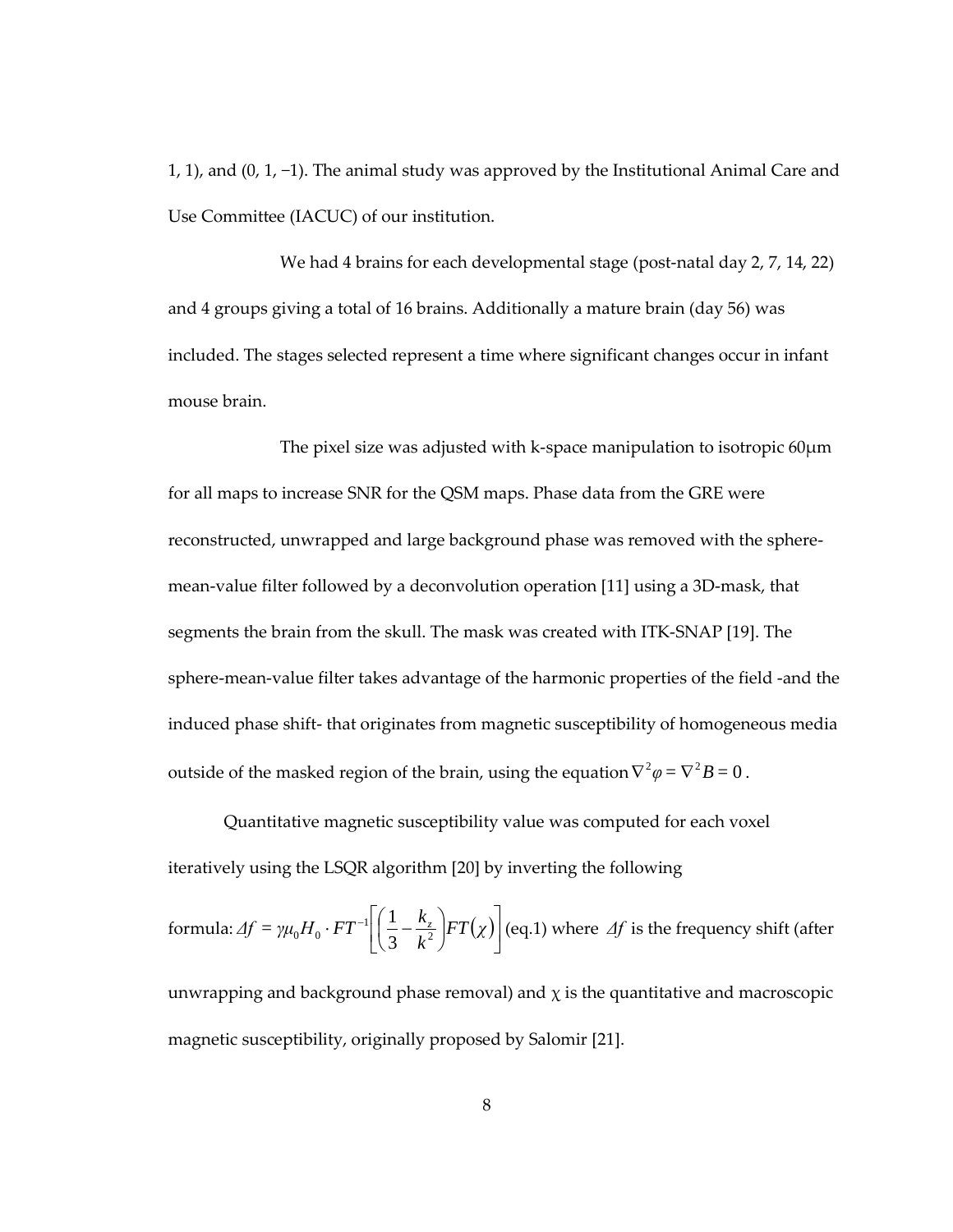Regions-of-interest (ROI) of three white matter structures -Corpus Callosum (CC), Anterior Commissure (AC), and Fornix System (FS) - were manually and conservatively segmented using ITK-SNAP with respect to FA maps.

These regions-of-interest were then scaled onto the QSM maps to match their resolution using Convert3D (part of ITK-SNAP). The weighted average of each ROI and its standard deviation were calculated, giving us quantitative data for the susceptibility, anisotropy and diffusivity of each structure.

Additionally the same brain was scanned with a different angle to the main magnetic field to independently reconstruct susceptibility maps for each orientation (7 to 9 directions per brain). The resulting susceptibility maps were then linearly registered (to the first map of each set) using a transformation matrix with FSL-FLIRT [22] that was computed from registering the magnitude maps of each using ITK-SNAP, thus allowing us to obtain susceptibility measurements of specific regions with a given orientation of the brain to B<sub>0</sub>. We also obtained the fiber orientation of each region from the DTI maps, thus allowing us to calculate the dependence of susceptibility on the angle of the fibers to  $Bo<sub>1</sub>$ .

Due to the spatial constraints of the solenoid RF coil used to achieve desirable SNR, the brain was only rotated around the anterior-posterior axis. This setup is sufficient to evaluate susceptibility anisotropy but insufficient to evaluate the full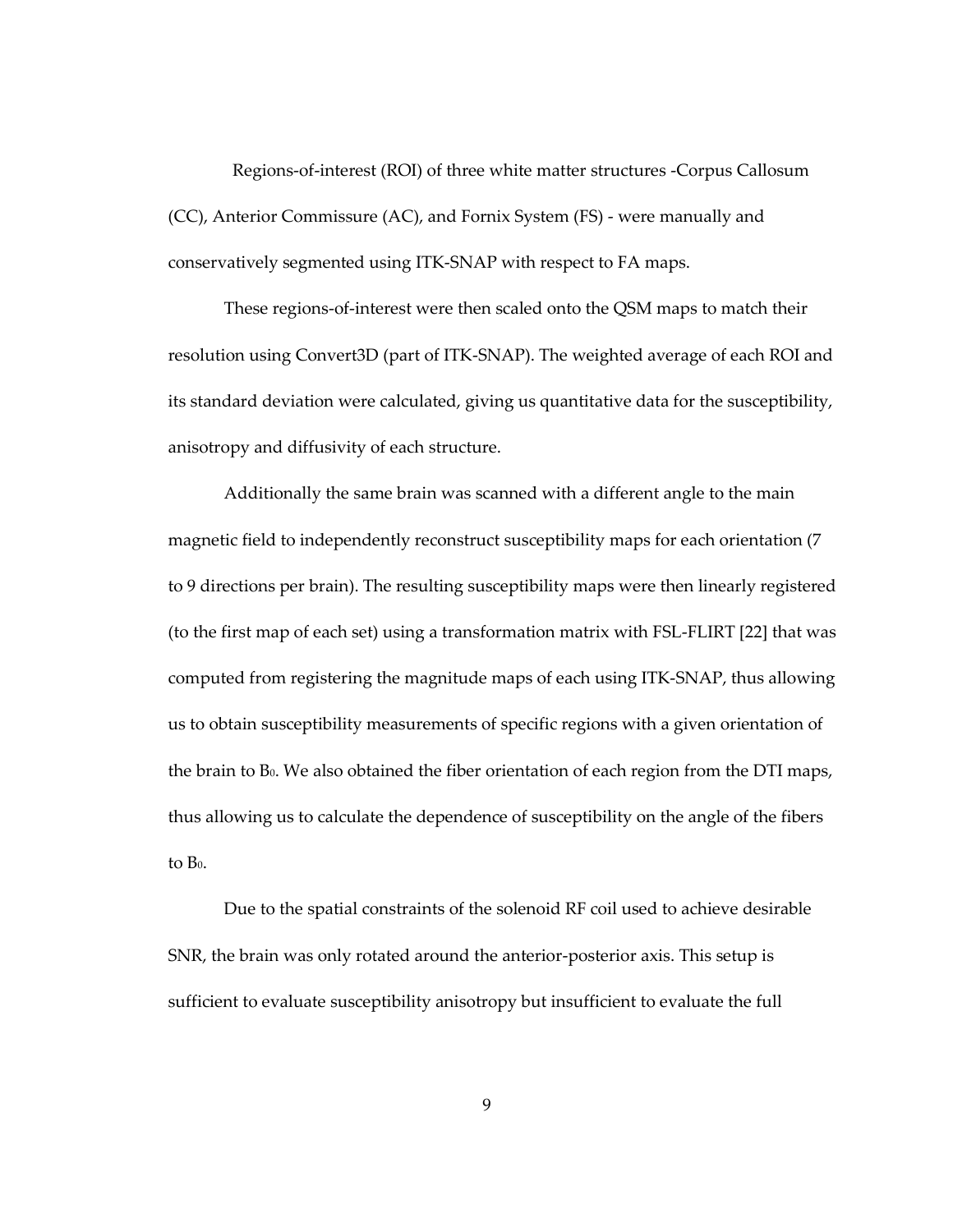susceptibility tensor as described by Wei Li et al [23] (eq.7) which requires rotation around two axes perpendicular to  $B_0$ .

Diffusion tensor images were analyzed as described previously [24]. All the programs were written using Matlab R2010a (Mathworks, Natick, MA). The calculations were performed on the BIAC computational Linux cluster comprised of 61 computing nodes with 8 CPU cores and 32 GB RAM per node, although they can performed on a typical desktop computer as well.[25]

As a gold standard, we performed histological examinations on the same brains. Coronal slices were stained with myelin staining agent (LFB -Luxol Fast Blue) or iron staining agent and then imaged using Axioscop2 FSmot optical microscope with EC Plan-Neofluar Zeiss Lens at 10 x magnification, 0.3 aperture under the same settings and light conditions. Pixel size=1.96μm, 12Bit depth RGB color, resolution=456x344 with 3x3 binning, 5ms exposure time in tile mode. Background shading effects of picture tiling were removed using a blank image with Matlab. Using ImageJ the mean transmitted light intensity of a specific white matter region (external capsule) was assessed with age in contrast to a neighboring gray matter area used as background.

White matter volume estimation was performed on the FA maps by first using a mask created in ITK-SNAP to remove the background and then by thresholding the FA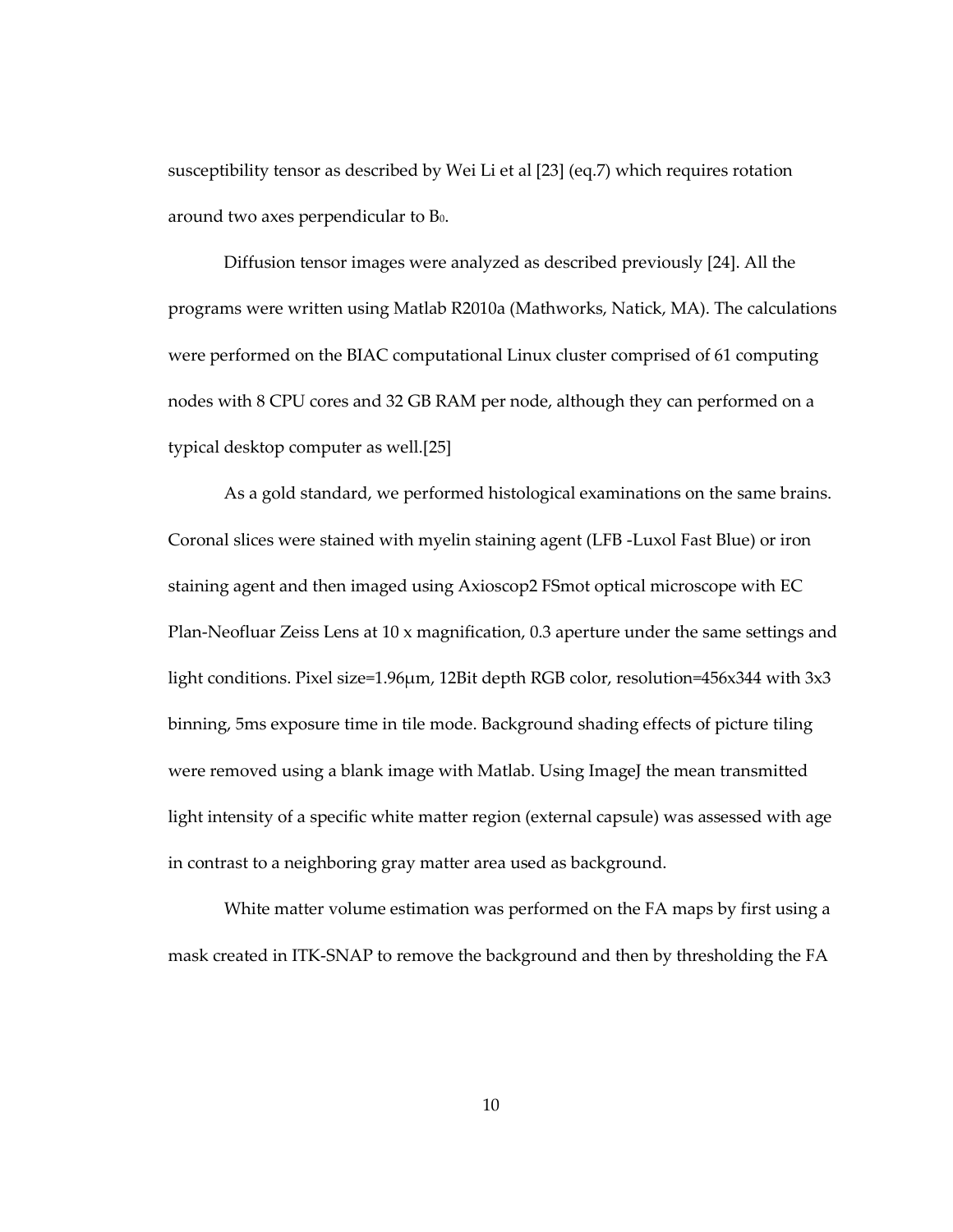map. Values above 0.54 are considered as white matter structures. All the FA maps have isotropic 60μm3 resolution so the number of voxels was converted to volume.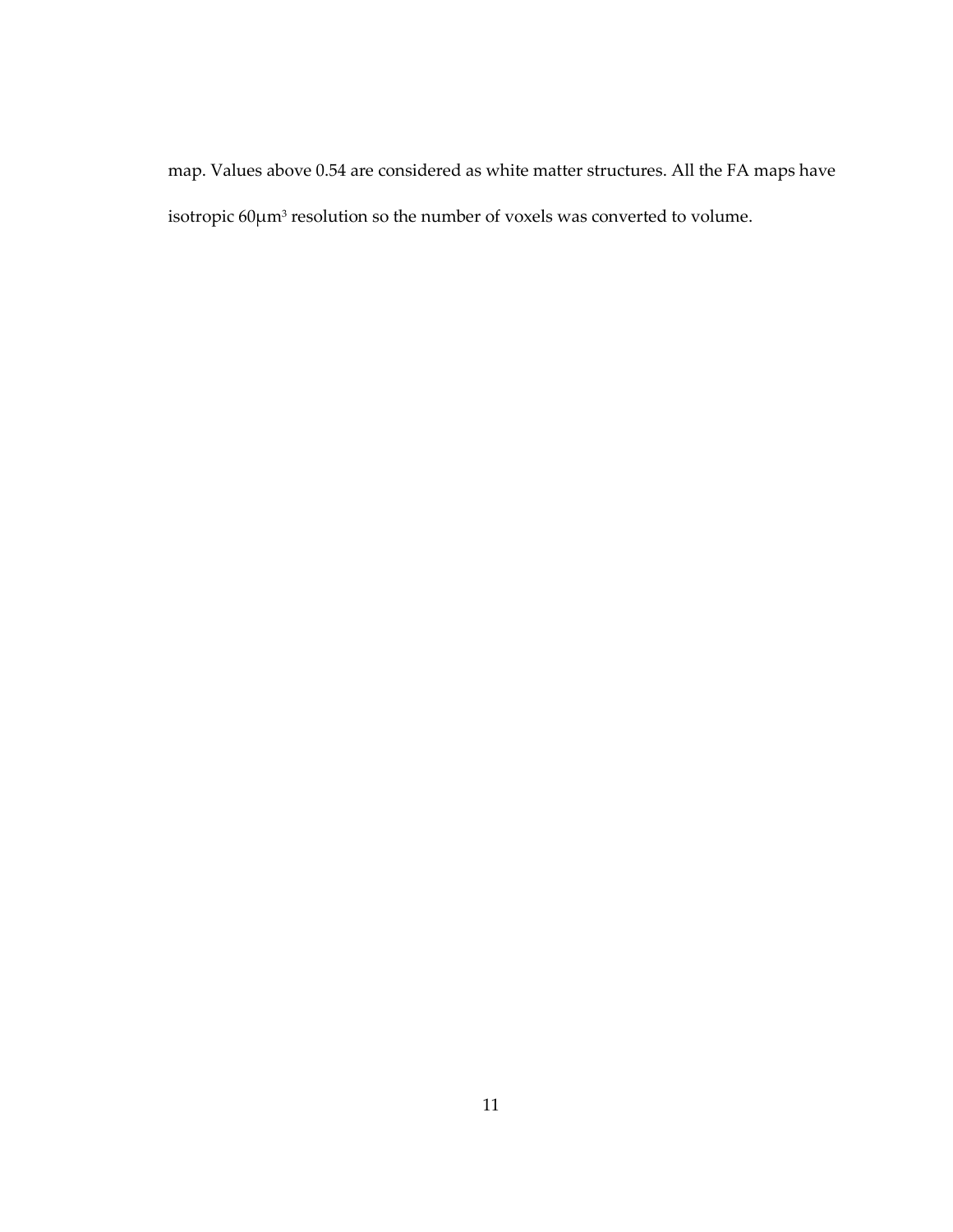## <span id="page-20-0"></span>**3 Results and Discussion**

## <span id="page-20-1"></span>*3.1 Diffusion results*

See figures on the next page.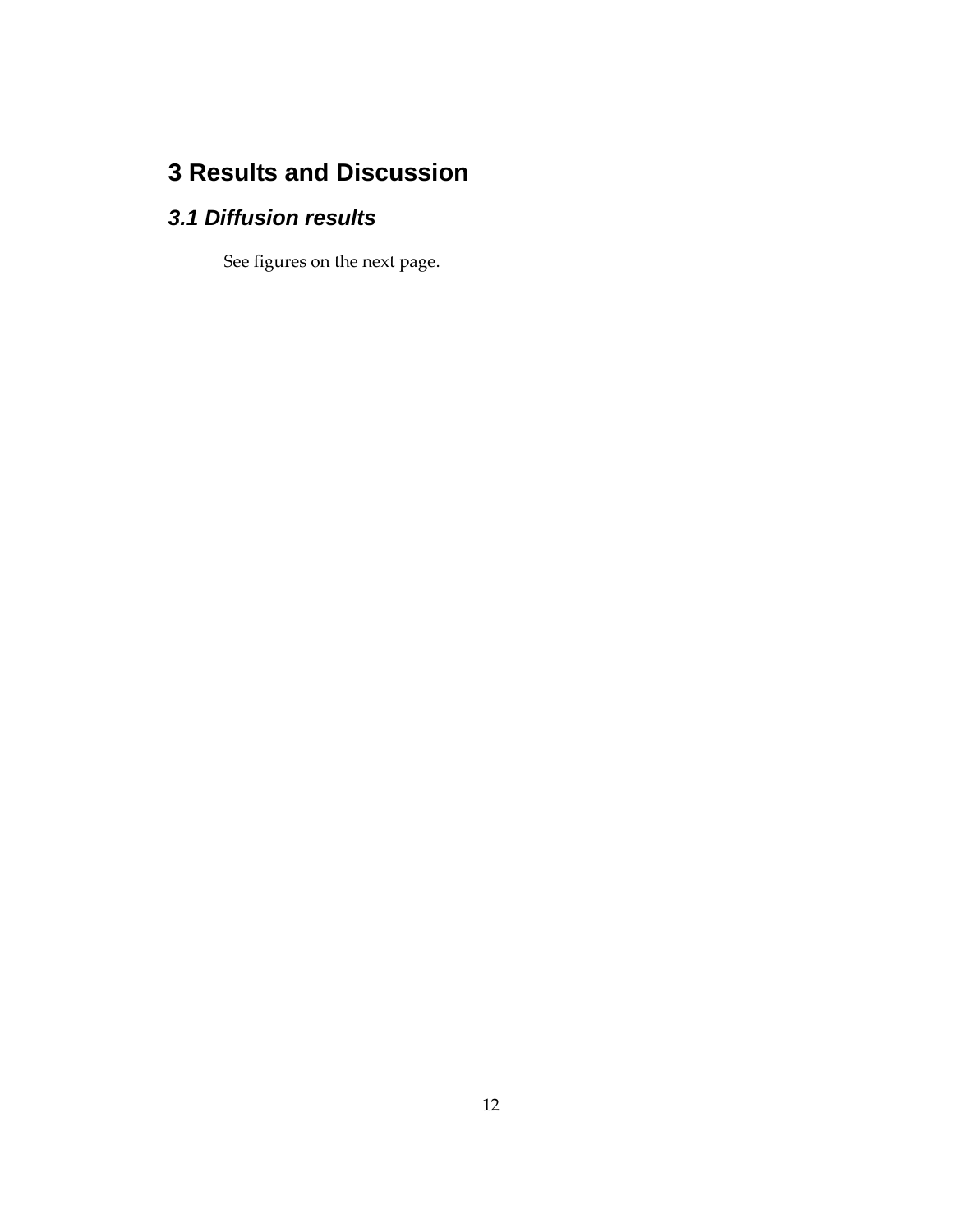

<span id="page-21-0"></span>**Figure 1: Diffusion Tensor Imaging with color-coded eigenvectors of the developing mouse brain.**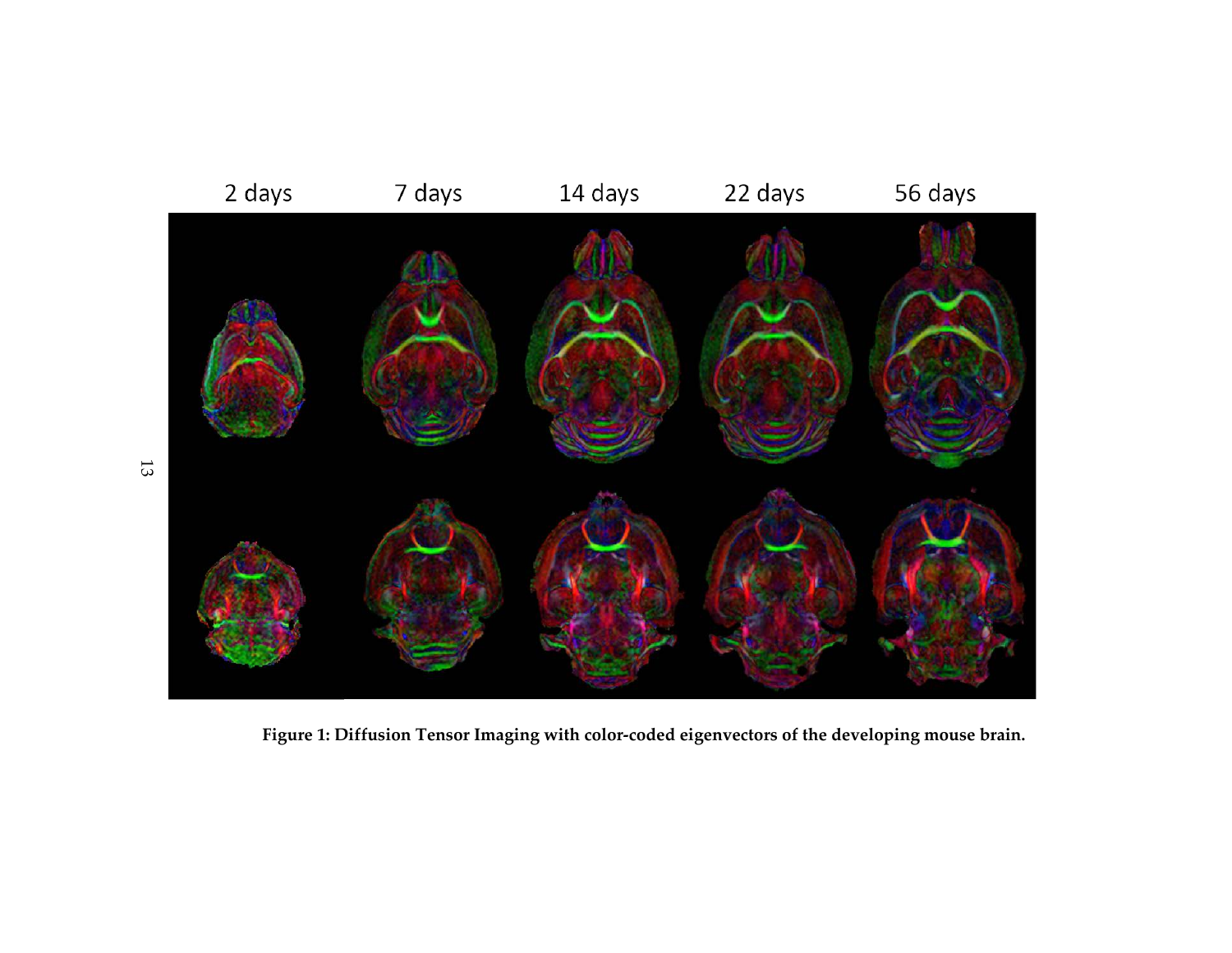

<span id="page-22-0"></span>**Figure 2: Fractional Anisotropy and Mean Diffusivity Maps of the developing mouse brain. The high contrast of white matter structure in FA maps makes them ideal for manual ROI selection. Subsequently the coordinates are transformed to QSM to obtain exactly the same structures.**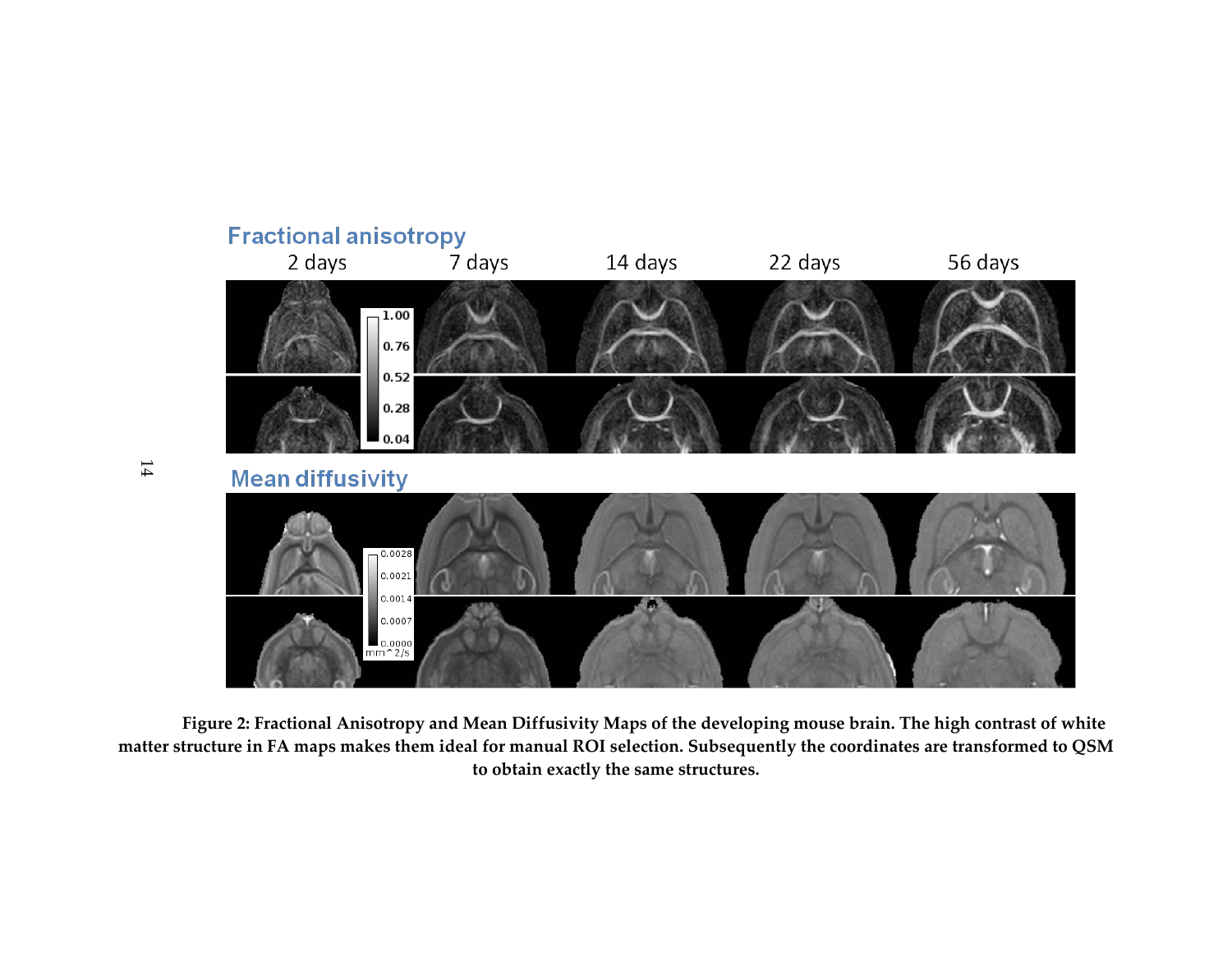

<span id="page-23-0"></span>**Figure 3: extracted values of FA and ADC from white matter regions-ofinterest as a function of age. Anterior Commissure (AC), Corpus Callosum (CC), Fornix System (FS)**

The changes in FA agree with previous findings [27] that show an increase from 0.4 to 0.6 for CC and AC. The small drop in FA for FS could be due to PVE (partial volume effects) and the concurring FA drop in surrounding gray matter during the first post-natal week. However the lower diffusivity that occurs only at day 7 is inconsistent with previous findings. Such inconsistencies may arise from differences between samples in formalin fixation. During white matter maturation diffusivity usually decreases and anisotropy increases.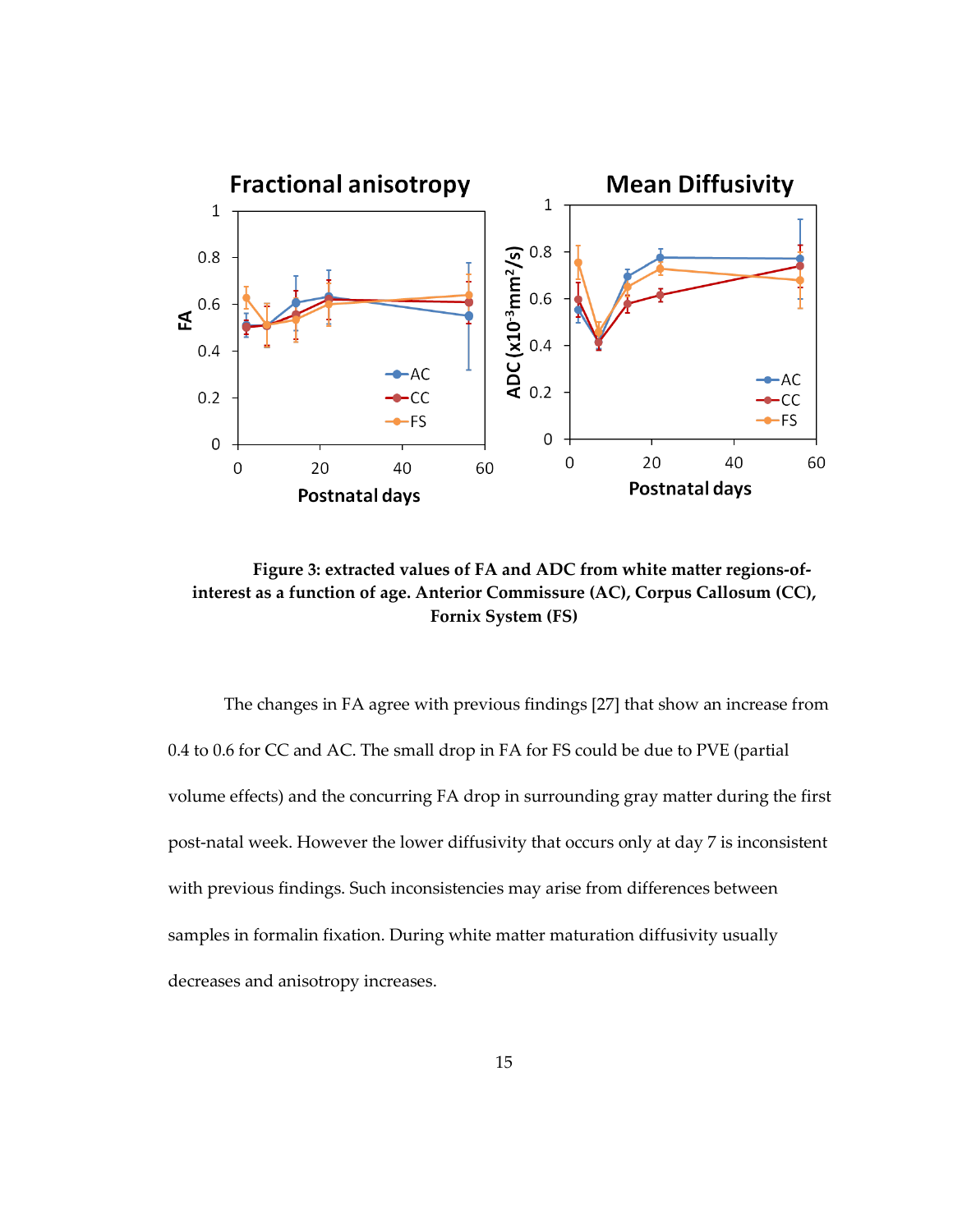It is suggested that in-vivo measurements of DTI may reflect more accurately normal physiological conditions although several practical issues arise in that scenario such as brain motion and the need for repeated scans to obtain high SNR. [2]

In vivo DTI of rat brains was studied by [29] suggesting that the rise in FA and decrease in diffusivity values for the CC may be attributed to axonal pruning and/or apoptosis during the same developmental period.

A closer look on DTI metrics in live mice that uses axial and radial diffusivities instead of mean ADC shows that both of these values reach a peak around day 12 [30], giving the FA a small dip around day 12. The values of FA and the shape of the plot are in agreement with Fig.3.

DTI has been used to detect demyelination and evaluate recovery in mice [31] but as noted [16] many factors influence DTI metrics including myelin and axonal membrane thickness, reduction in brain water, axonal packing. Furthermore myelination continues on after anisotropy has leveled off. Although it is clinically helpful to link changes in DTI solely to myelination during development, the evidence in the literature indicates that it would certainly be an oversimplification. And this limitation of DTI is supported by our data. As shown in Fig. 1, diffusion anisotropy did not show significant visual difference among different ages, although it is clear that the brains were not well myelinated in first three weeks of age.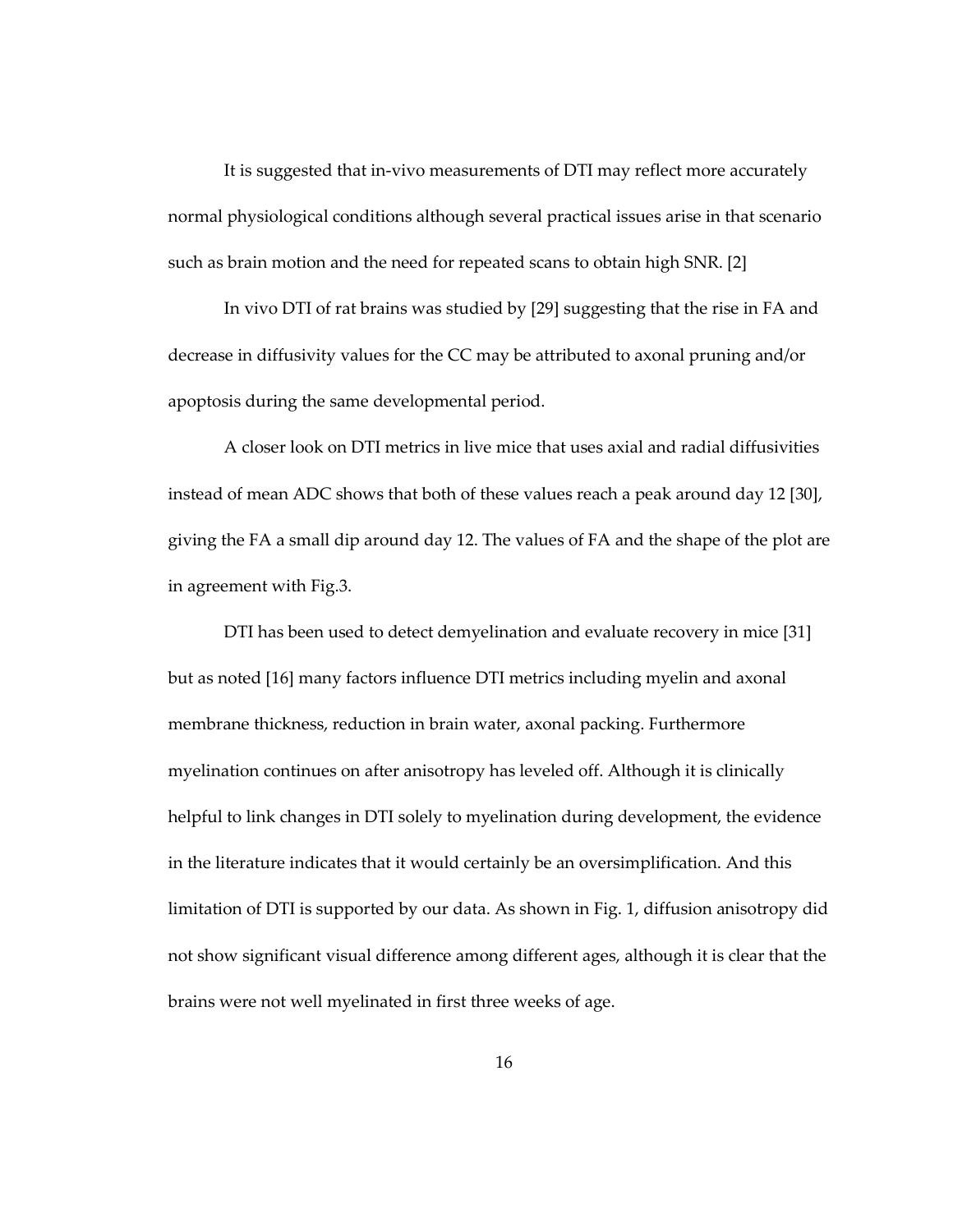

<span id="page-25-0"></span>**Figure 4: Frequency Shift and Magnetic Susceptibility maps. Arrows point at white matter regions-of-interest.**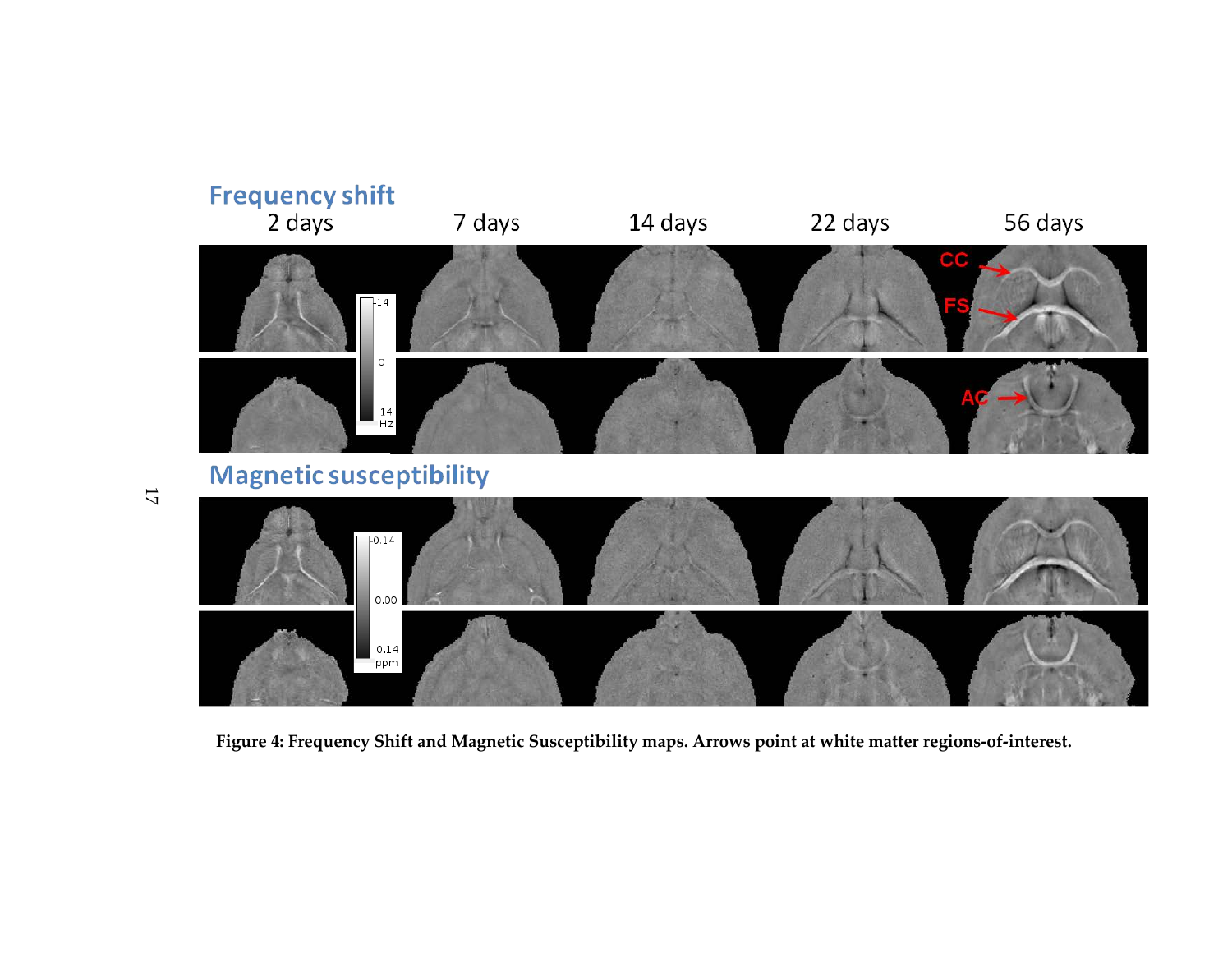<span id="page-26-0"></span>

<span id="page-26-1"></span>**Figure 5: Frequency shift contrast (left) and Magnetic Susceptibility contrast (right) of selected white matter regions to neighboring gray matter regions as a function of age.**



<span id="page-26-2"></span>**Figure 6: Manual ROI selection of neighboring gray matter for contrast calculations on magnetic susceptibility maps (left) and manual ROI selection on color-coded diffusion maps for fiber bundle orientation of the same ROI (right).**

#### 18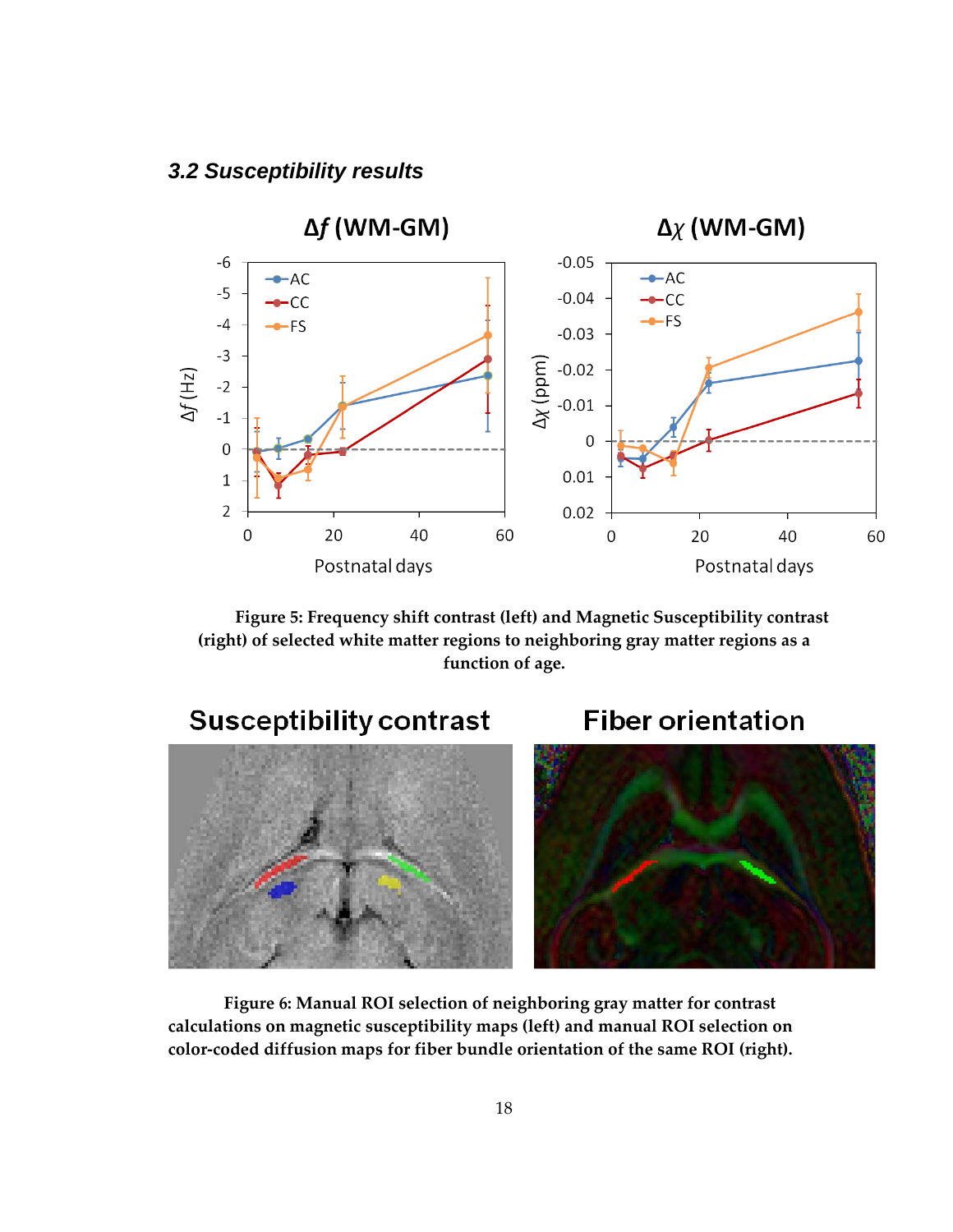

<span id="page-27-0"></span>**Figure 7: orientation dependence of the QSM to the angle α between the main magnetic field and the main neuronal axons in a specific ROI. The difference of the susceptibility of the fornix system to that of a nearby gray matter region was plotted**  as function of  $sin^2(\alpha)$ . We observe an increase in the slope of the fitted trend line as **we progress through days.**

 Fig. 5 shows the major changes in myelination that can be detected through frequency-shift and susceptibility differences in prominent white matter structures. As expected, gray matter and unmyelinated white matter are paramagnetic in the early days. During the course of the first 4 weeks this changes dramatically, as we can see when myelin begins to form around the neurons in white matter. Myelin, acting as an insulator, is diamagnetic, thus the higher contrast observed in Fig. 4 during development. The quantitative comparison displayed in Fig. 5 allows us to notice different rates of myelination for different structures. Furthermore the point of zero frequency-shift or susceptibility difference, meaning zero contrast in the maps, depends upon the structure under consideration as well.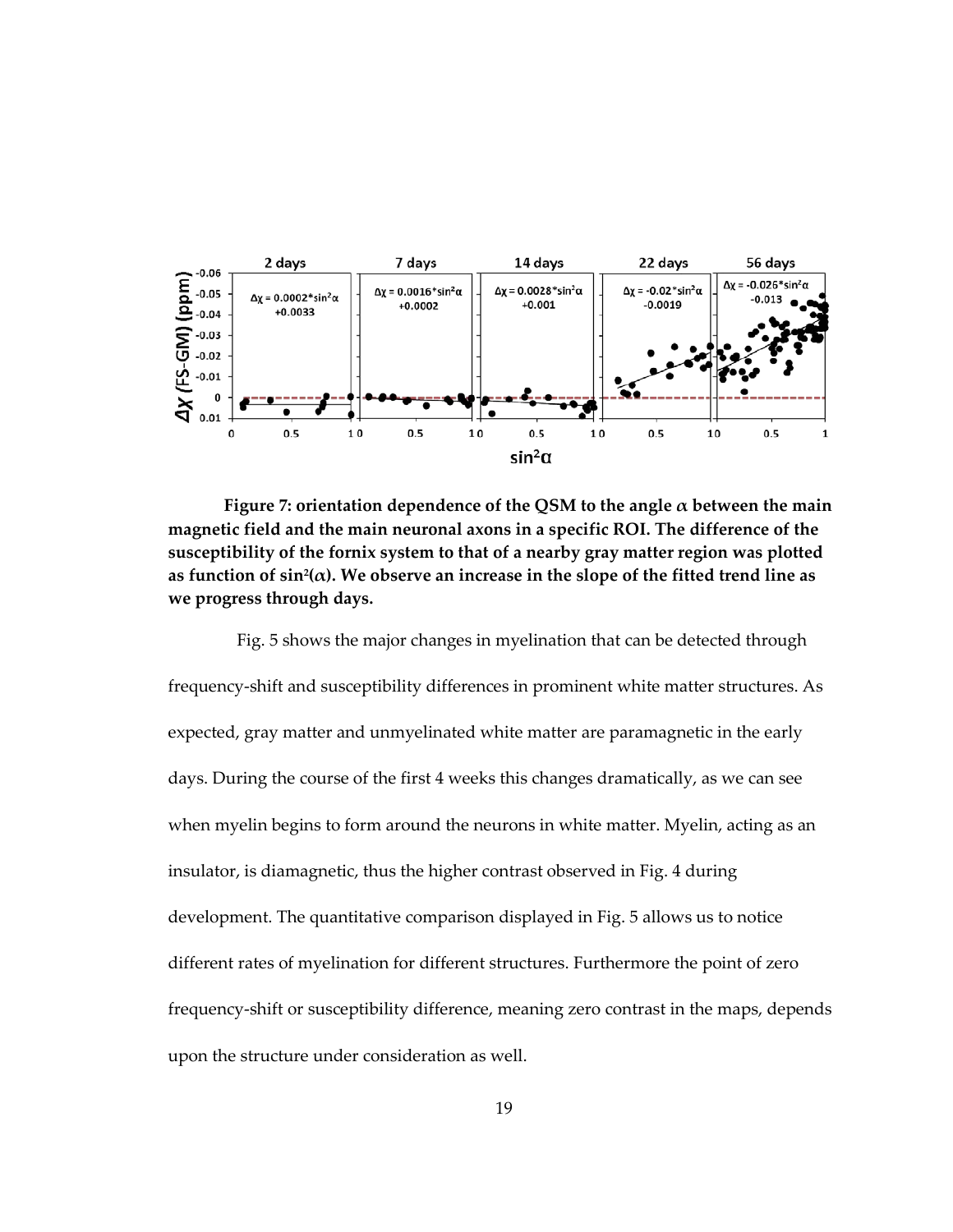In the previous quantitative comparison the brains were positioned in the same way in the scanner for each developmental stage. Fig. 6 provides a new kind of information, by combining extracted values from QSM and DTI maps in each of the 5 graphs corresponding to the 5 age groups. We scanned each brain repeatedly, rotating it in the bore after each scan, giving us 7-9 susceptibility maps per age group. From these maps we extract the difference of the susceptibility of the fornix system to that of nearby gray matter. The orientation of the neuronal fibers relative to the  $B_0$  at each point is known since the maps are registered to each other and to the DTI map containing the principal diffusion eigenvectors. Finally that difference of the susceptibility is plotted against the sin<sup>2</sup>( $\alpha$ ), where  $\alpha$  is the angle of the orientation of the neuronal fibers to B<sub>0</sub>.

During the first 4 weeks in mouse brains myelin begins to form around the axons. Myelin at the molecular level, as most biomolecules, is known to have anisotropic magnetic susceptibility which is used to determine structure in NMR and EPR spectroscopy [34]. For MRI, the ordered arrangement of myelin lipids results in a macroscopic magnetic susceptibility anisotropy. This is accomplished by the pattern of the phospholipid bilayers in myelin that align in a cylindrical structure around the axon nerve during maturation and enable us to observe the increase in anisotropy as it is represented by the increase of the slope in the successive graphs of Fig.7 during development. However myelin is not the only longitudinally oriented structure. Other structures like the axonal membrane and the neurofibrils (microtubules,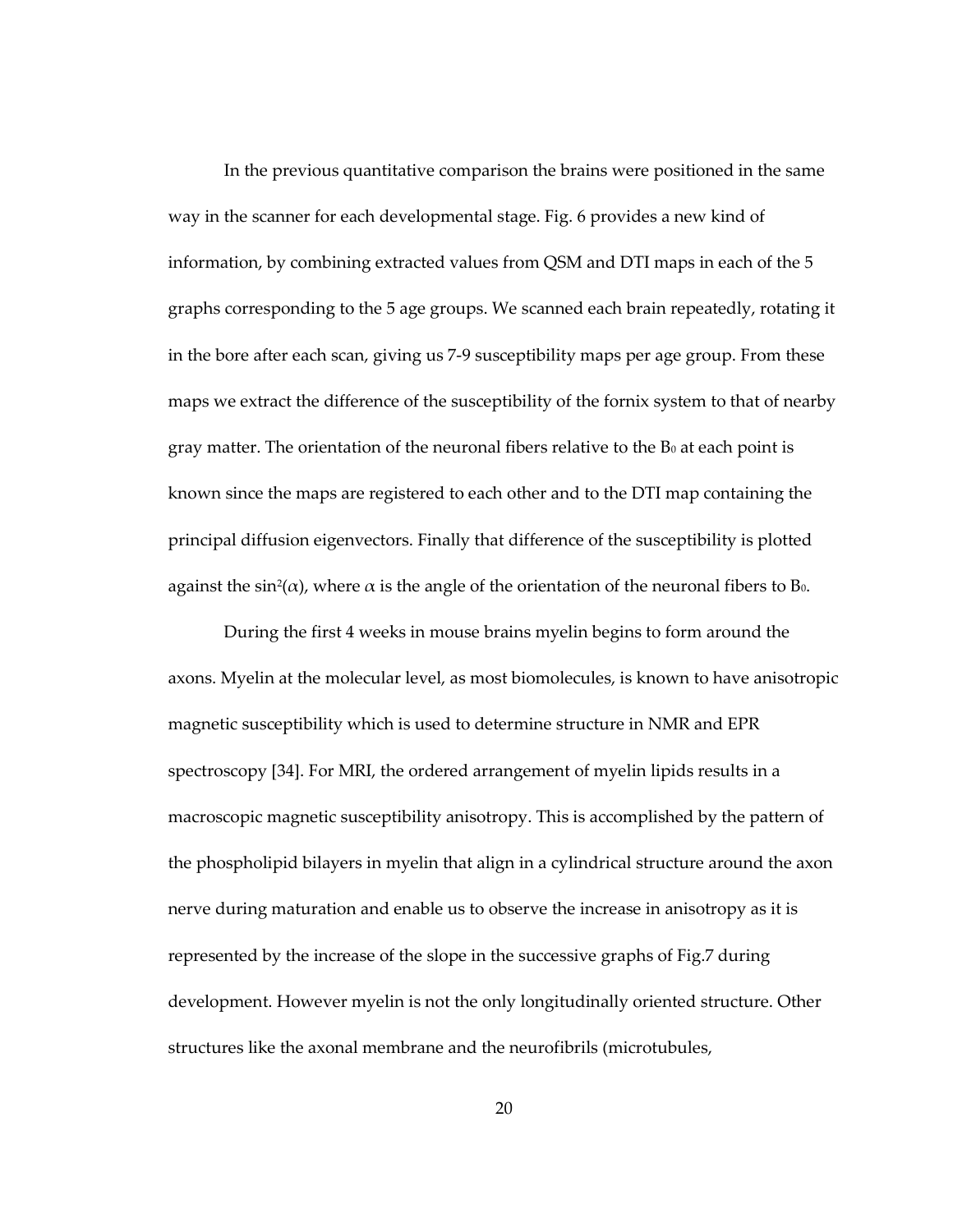neurofilaments), which still exist in the shiverer mouse, provide structural support, nutrition and reduce water diffusion radially but their magnetic properties are similar to that of the axons in the background, hence they don't create contrast in QSM [33]. On the other hand, iron-carrying molecules such as tissue iron and deoxy-hemoglobin have strong paramagnetic properties but lack spatial coherence. As we can see from the iron stained histological samples in Fig.8 iron is present and spread almost evenly from the early post natal days but does not create considerable contrast in QSM. In short myelin lipids appear to be the main source of macroscopic susceptibility anisotropy. According

to [23] the formula depicted is: 
$$
\chi = f_{lipid} \left( \frac{\chi^{axon \perp B_0} - \chi^{axon \perp B_0}}{2} \right) \sin^2 \alpha + \chi_0
$$
 where  $f_{lipid}$  is the

volume fraction of myelin lipids,  $\chi_0$  is the baseline susceptibility due to choice of frame of reference and isotropic susceptibility effects.

#### <span id="page-29-0"></span>*3.2 Staining results*

Of critical value to test our hypothesis that QSM depends on myelin (and possibly other proteins that are associated with the production of myelin) is the explanation of the dip that we observe in susceptibility on day 7 in Fig.5, which could be due to iron (iron is 61-88% in the form of ferritin and is super-paramagnetic [35]) accumulation which is taken up by oligodendrocytes to produce myelin.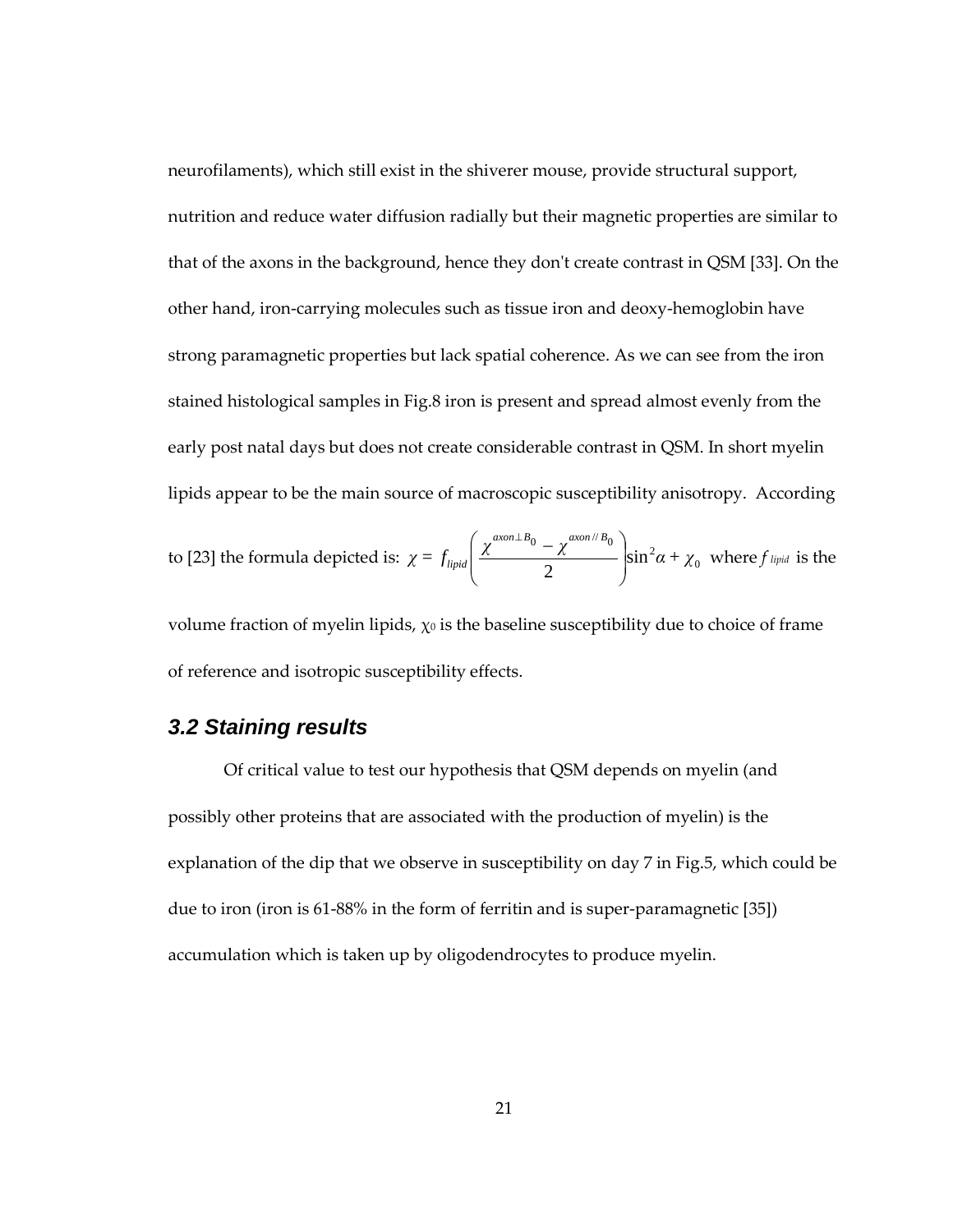

<span id="page-30-0"></span>**Figure 8: 2μm ferritin(above) and myelin(below) stained coronal slices under light microscopy**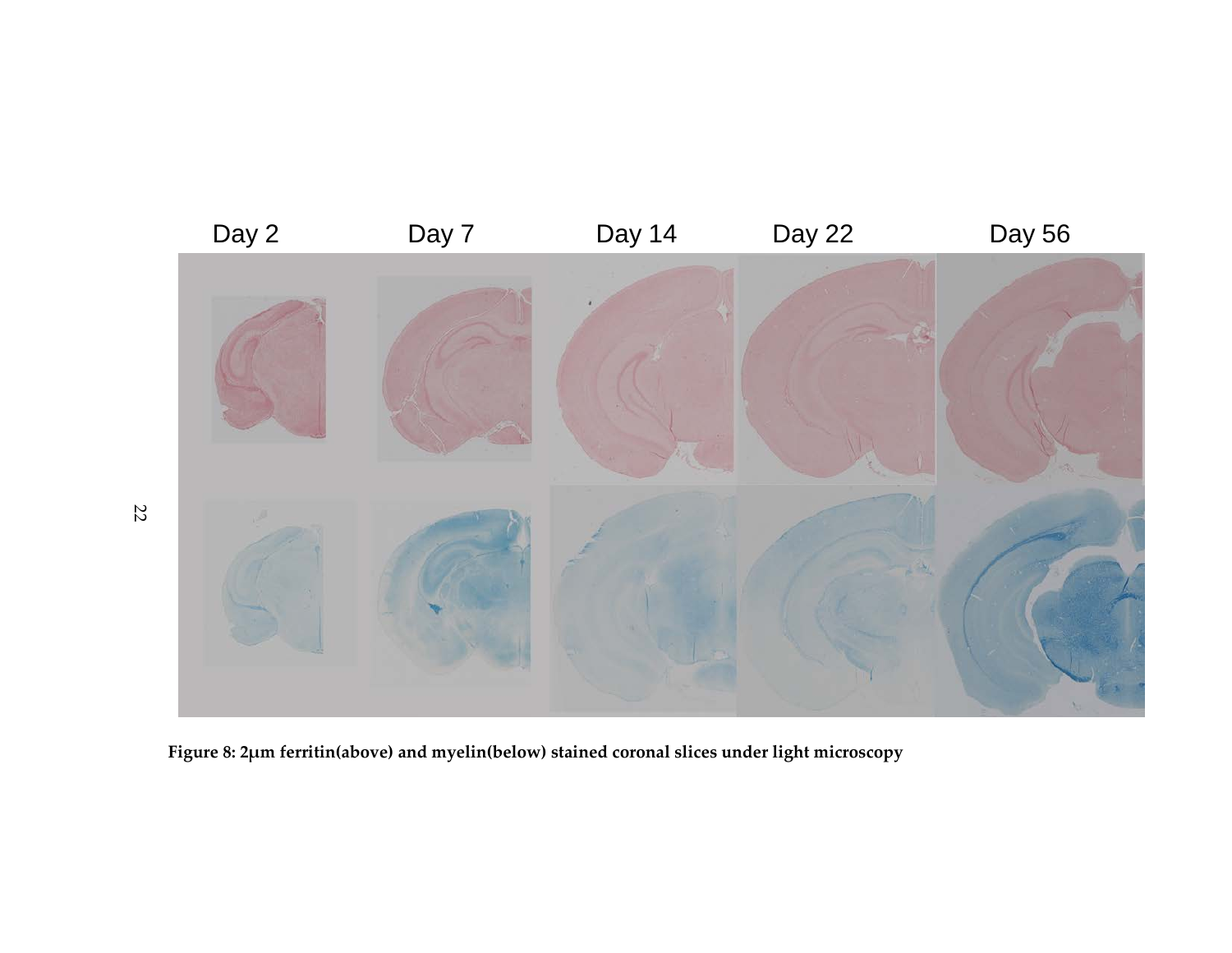In particular H-ferritin stimulates development of oligodendrocyte progenitor cells (OPCs) by increasing expression of myelin basic protein (MBP) [36]. In Fig.9 of iron contrast in the stained microscope slices we observe a maximum around day 7 followed by a minimum on day 14 of iron content relative to the gray matter background. This could be explained with the maturation timings of the different white matter structures.





<span id="page-31-0"></span>**Figure 9: Iron contrast of the external capsule to neighboring gray matter structure as a function of age from 2μm coronal ferritin stained slices.**

The increase of myelin in coronal slices as depicted by LFB staining in Fig.10 agrees well with the decrease in susceptibility we see in Fig.5. To demonstrate this, a correlation figure of iron or myelin contrast to susceptibility contrast is shown in Fig.11 for the Corpus Callosum (including the external capsule). We observe poor correlation between iron and susceptibility but high correlation between myelin and susceptibility.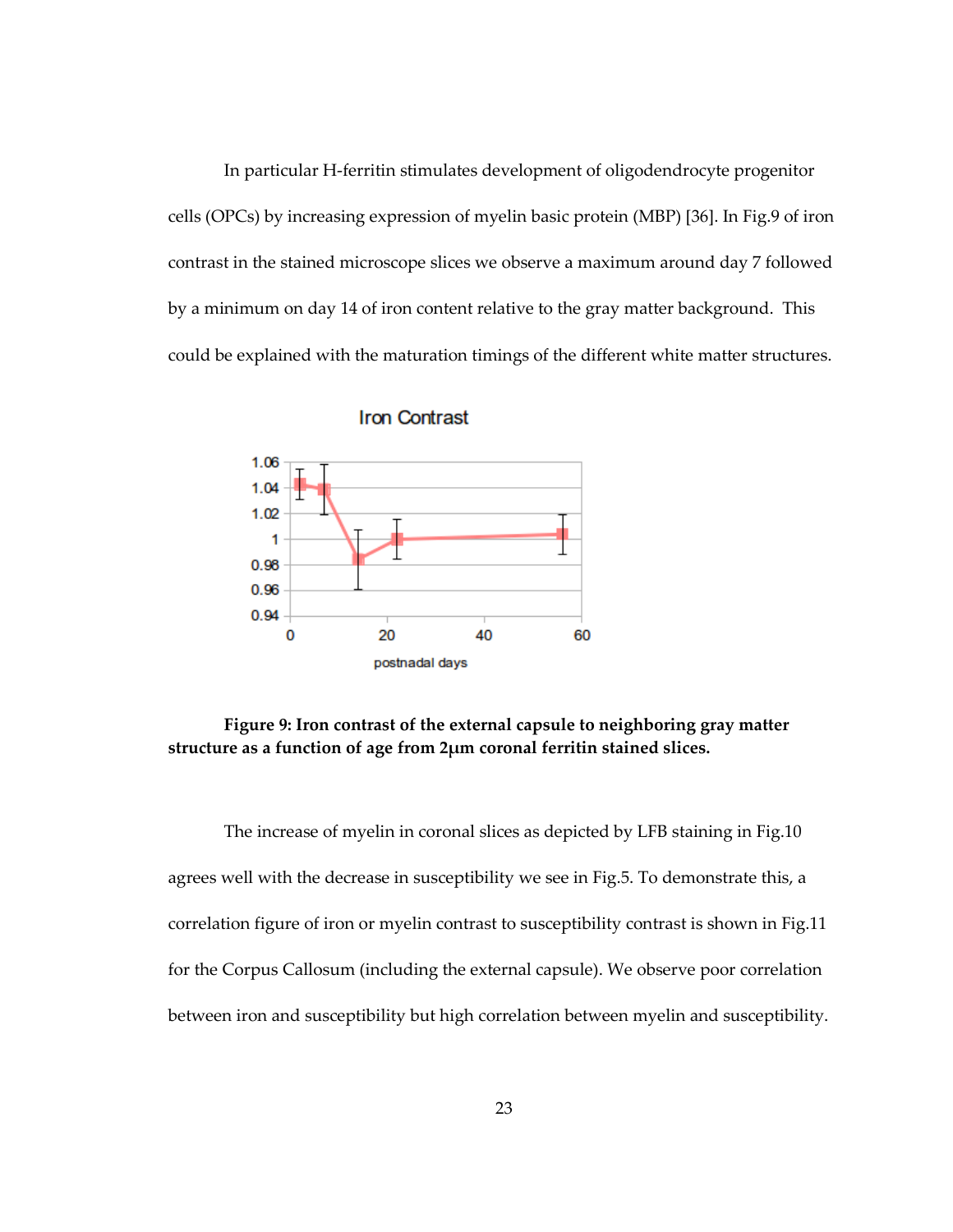

#### <span id="page-32-0"></span>**Figure 10: Myelin contrast of the external capsule to neighboring gray matter structure as a function of age from 2μm coronal ferritin stained slices.**

For Fig.10, the dip we see around day 14 depending on the maturation timing of white matter structure could be iron accumulation, as previously suggested. Another possible explanation is water content of white matter as it expands during maturation. Rapid volume increase, possibly by water absorption, could lead to a change of the average susceptibility used in the calculations as a reference for each susceptibility map. To this end the following Fig.12 was generated. It shows a rapid white matter volume increase from day 7 to day 14, as it was estimated by thresholding fractional anisotropy maps.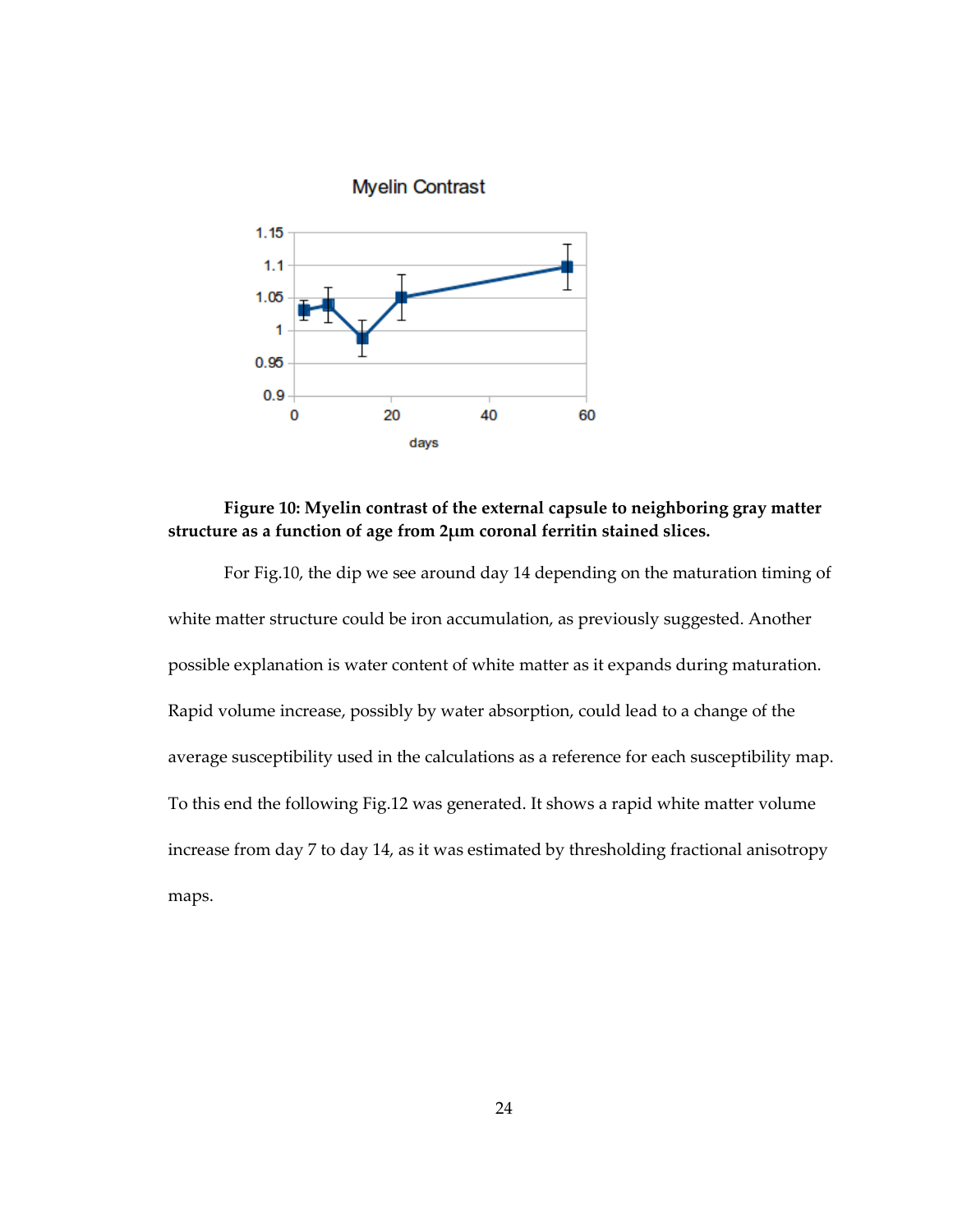

<span id="page-33-0"></span>**Figure 11: Correlation of myelin or iron contrast to susceptibility contrast for the corpus callosum (including the external capsule).** 



White matter volume

#### <span id="page-33-1"></span>**Figure 12: White matter volume measurement estimated by thresholding of FA maps.**

It has been suggested that the cerebrospinal fluid or formalin in the ventricles could be used as internal reference in the diffusion maps. To this end the following Fig.13 was generated showing that for at least the first 22 days we have almost constant mean diffusivity. However the increase at day 56 is considerable so normalization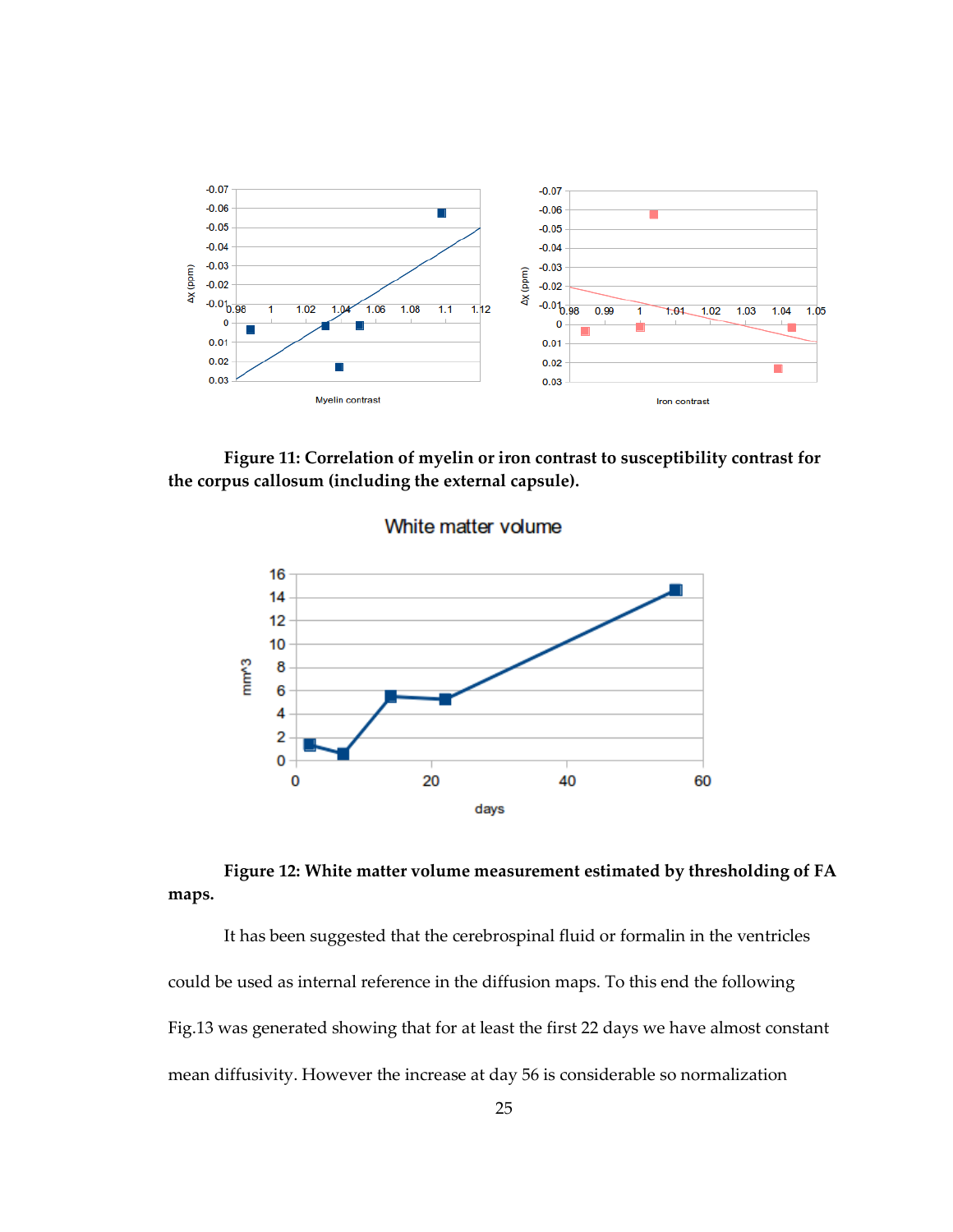factors from Fig.13 are used to calibrate Fig.3 and the result can be seen in Fig.14. The ADC has a general decreasing trend as it's expected.



4th ventricle ADC

<span id="page-34-0"></span>**Figure 13: It has been suggested that the CSF/formalin in the ventricles remains of constant diffusivity throughout development if the b-value remains the same for all scans. Here we measure the ADC of the 4th ventricle to verify that.**



<span id="page-34-1"></span>**Figure 14: Normalizations factors computed from Fig. 13 are used to calibrate Fig.3. The ADC now has a decreasing trend.**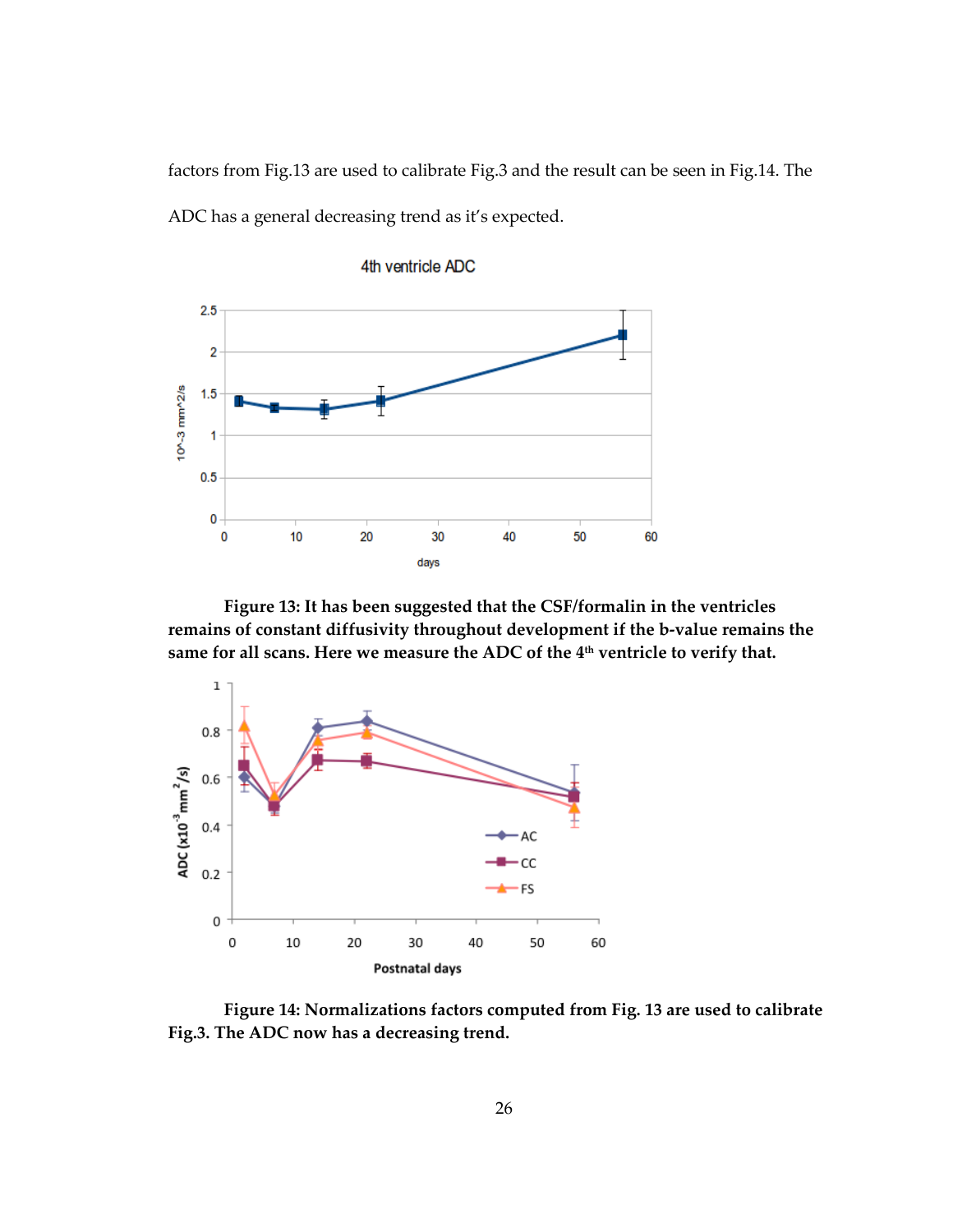A review of other methods to assess myelin shows the advantages of our method. MTR (Magnetization Transfer Ratio), which is directly proportional to the density of myelin in white matter, is shown to be strongly and linearly correlated to frequency-shift. [32].The same study shows that R2\* correlates well with both myelin and iron concentrations. The advantage of frequency resonance shift over  $R2^*$  is that it can differentiate between iron (paramagnetic) and myelin (diamagnetic) since they have opposing effects and shift the frequency in opposite direction. A step further is the advantage of QSM over frequency-shift. As demonstrated by Liu et al [33] raw phase maps contain severe artifacts from wrap around and background phase, which can be removed before applying eq.1. In addition susceptibility is an inherent property of the tissue under consideration and its quantification is more valuable as it is not affected by arbitrary user-defined scanner settings and the long range dipole effects that may contaminate adjacent structures with different frequency shift.

A comparative study between shiverer mice, that lack myelin, and a normal control group further strengthens the claim that susceptibility differences between gray and white matter are induced by myelin content [33].

Despite our best efforts, several challenges need to be addressed: Diffusion invitro is highly perturbed by formalin fixation, but in moving to in-vivo imaging iron blood levels interfere with susceptibility. Susceptibility measurements are not absolutely quantitative since phase unwrapping is imperfect and water used as the reference to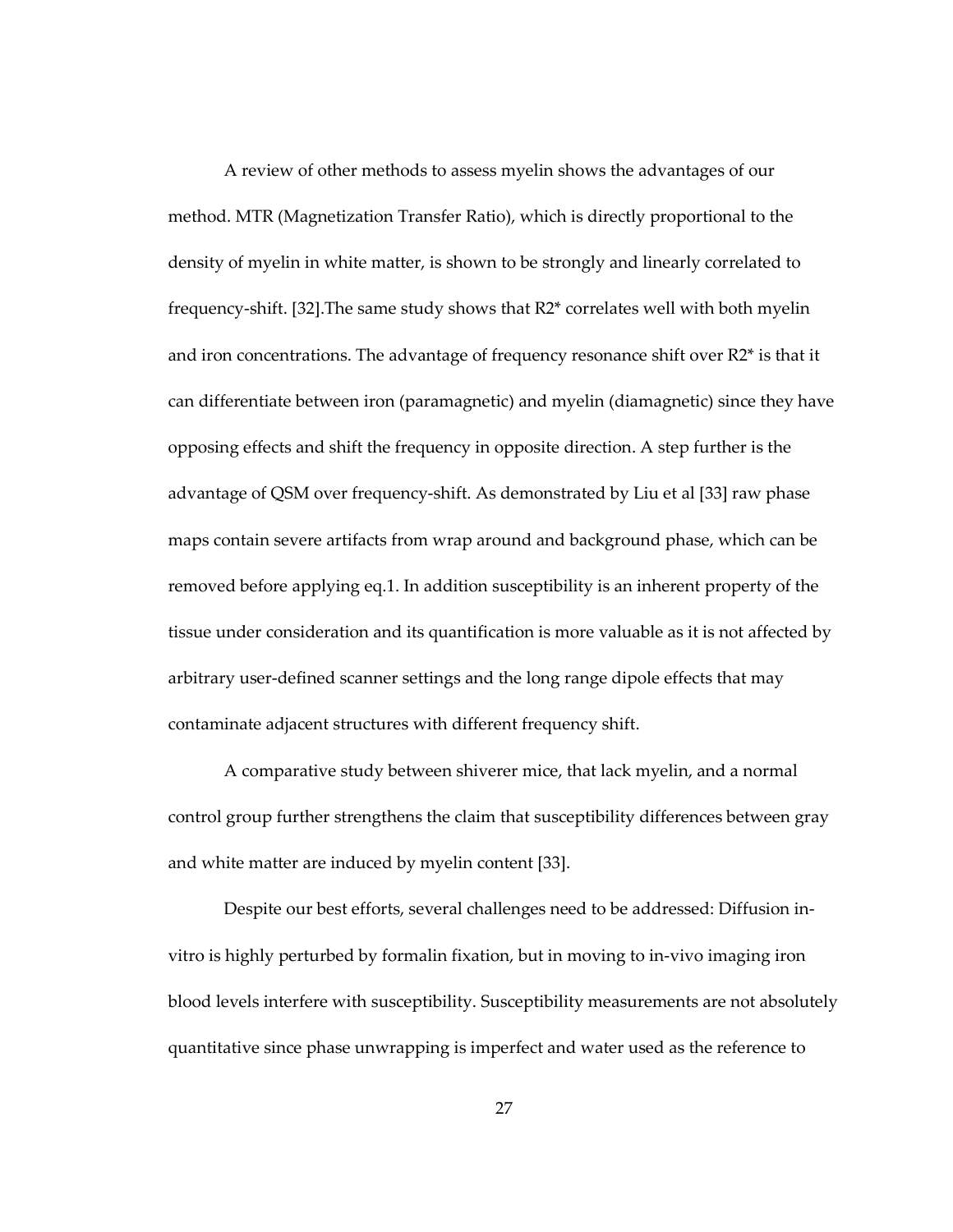which susceptibility is measured is slightly diamagnetic and changing in density and volume during development. Additionally the linear relation between phase and echo time may not hold true in case of non-laminar flow artifacts, high noise level or partial volume effects.

LFB and Ferritin staining, although common, is also not absolutely quantitative due to shadowing effects and staining agent density/fixation time variations. Other quantitative methods to measure myelin and iron concentrations include PIXE (Particle Induced X-ray Emission) [36] and Synchroton X-ray Fluoresence Iron Mapping [12]. These methods may allow the testing of proposed models of the relative contribution of iron and myelin but only post-mortem.

Future prospects include automation of the process (ROI selection using automatic atlas-based image segmentation) and possibly including an object of known susceptibility in the scanner FOV for reference purposes. Once reliability and replication of results is confirmed in-vivo applications of QSM would be very useful clinically. Apart from visualizing normal brain structures during development with conspicuity, other clinical applications of QSM include the detection of lesions of various pathologic conditions and aids in characterizing tumors and degenerative diseases of the brain [37].

Work recently done by Lodygensky et al [38] verifies our claim that susceptibility maps allow local assessment of myelination during development or disease. Further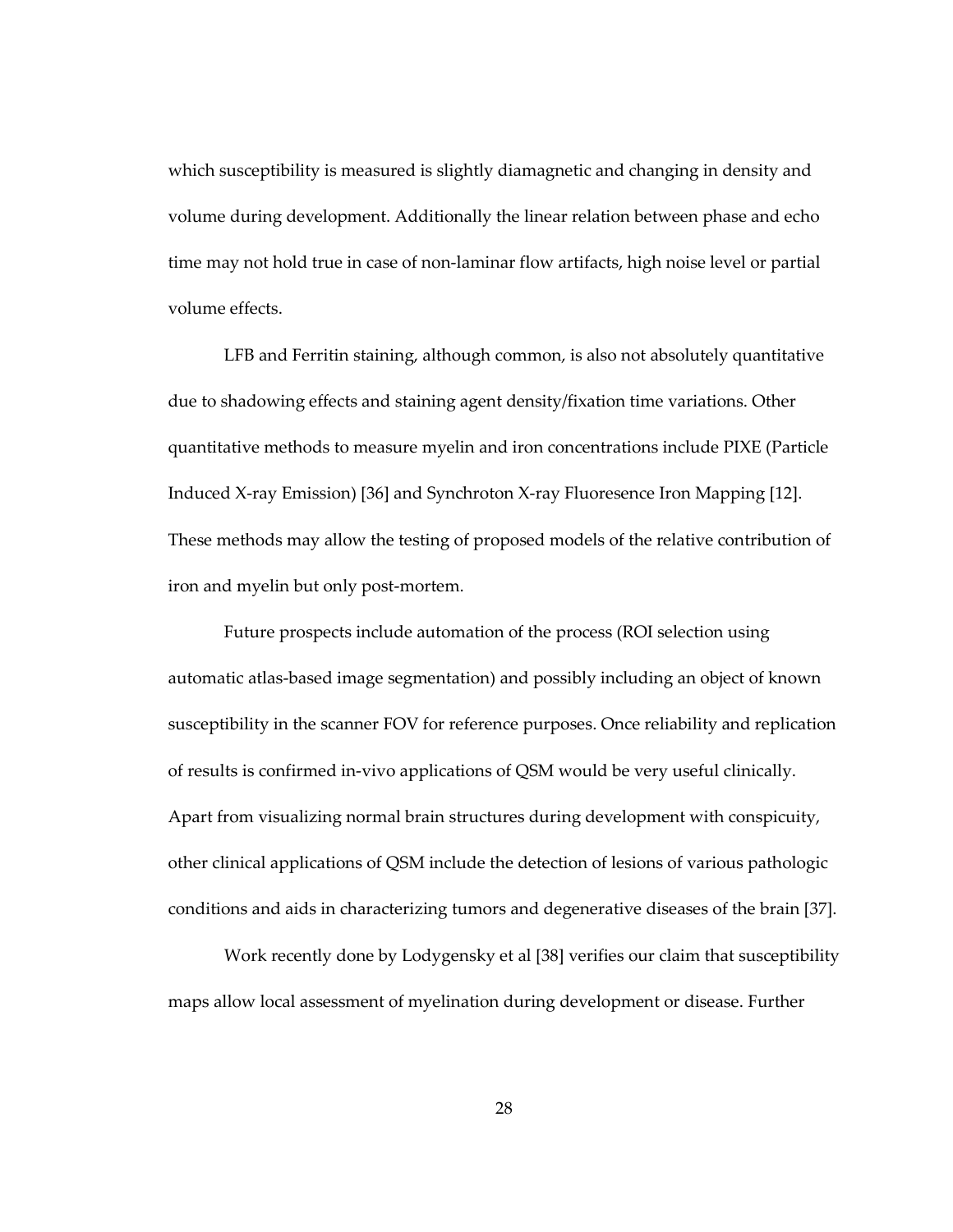work to understand how myelin affects the gradient echo signal is an essential step toward fully understanding WM contrast [39].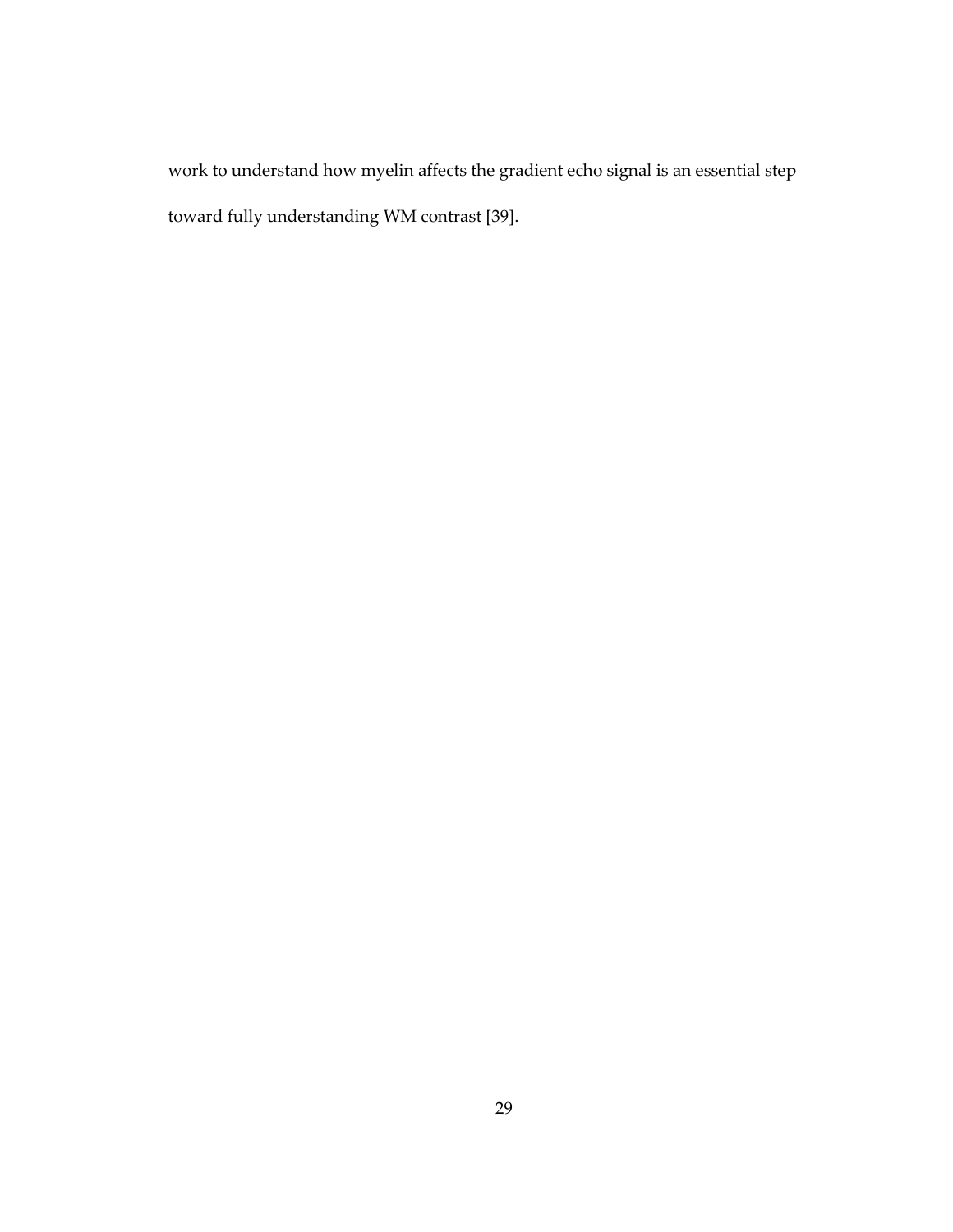## <span id="page-38-0"></span>**4. Conclusion**

Diffusivity imaging in vitro, although affected by fixation, still provides reliable and useful white matter anatomic information.

Furthermore, it is possible to conclude that although there are other organized structures that influence QSM, myelin has the dominant role. QSM provides information about the white matter maturation process previously unattainable.

Therefore, magnetic resonance phase imaging based on the proposed contrast mechanism that calculates susceptibility from phase maps, could potentially be applied for in vivo studies of pathologies on a macromolecular level to assess myelin content.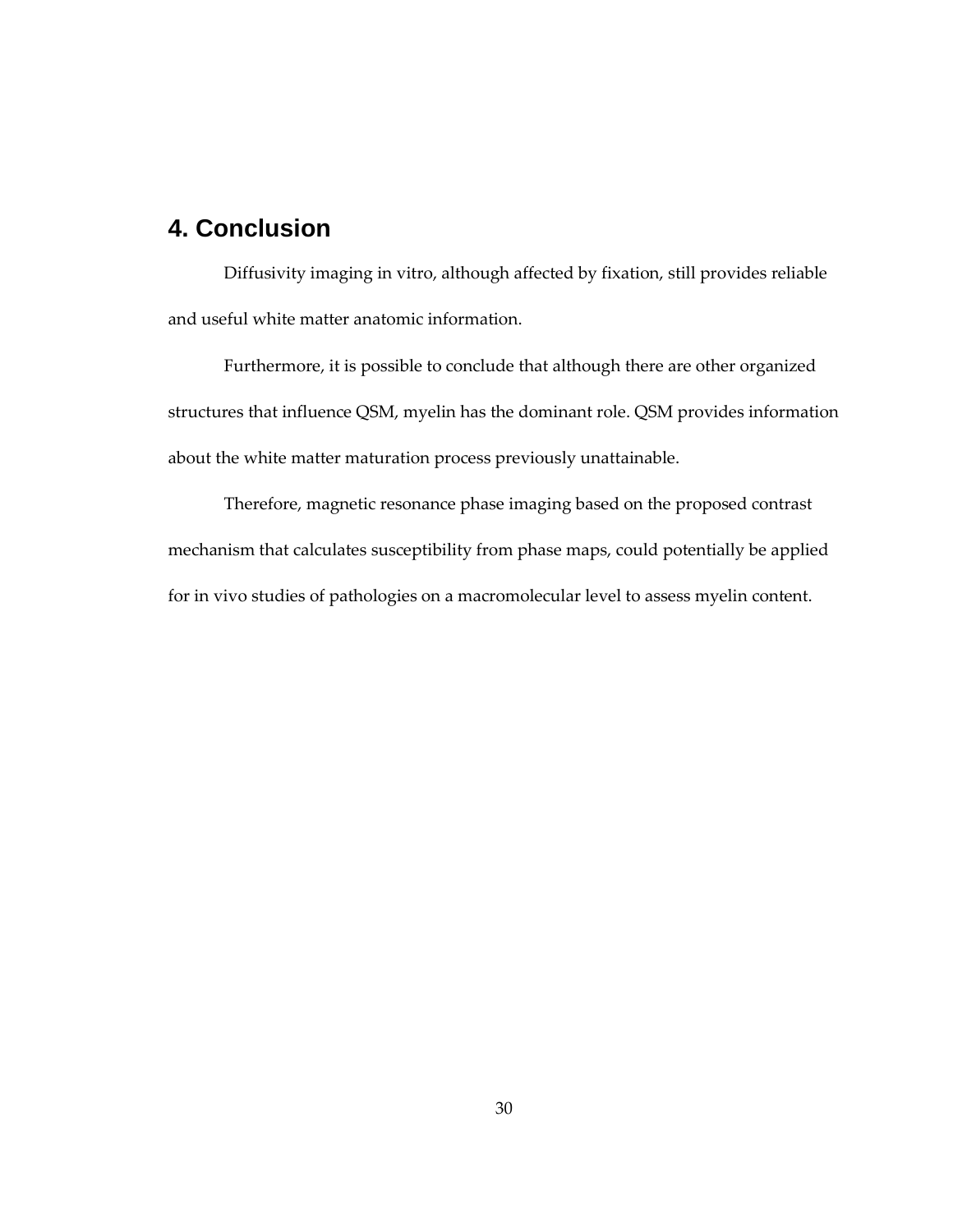## <span id="page-39-0"></span>**References**

- [1] J. H. Duyn, P. van Gelderen, T.-Q. Li, J. a de Zwart, A. P. Koretsky, and M. Fukunaga, "High-field MRI of brain cortical substructure based on signal phase.," Proceedings of the National Academy of Sciences of the United States of America, vol. 104, no. 28, pp. 11796–801, Jul. 2007.
- [2] K. Shmueli, J. a de Zwart, P. van Gelderen, T.-Q. Li, S. J. Dodd, and J. H. Duyn, "Magnetic susceptibility mapping of brain tissue in vivo using MRI phase data.," Magnetic resonance in medicine: official journal of the Society of Magnetic Resonance in Medicine / Society of Magnetic Resonance in Medicine, vol. 62, no. 6, pp. 1510–22, Dec. 2009.
- [3] E. M. Haacke, N. Y. C. Cheng, M. J. House, Q. Liu, J. Neelavalli, R. J. Ogg, A. Khan, M. Ayaz, W. Kirsch, and A. Obenaus, "Imaging iron stores in the brain using magnetic resonance imaging.," Magnetic resonance imaging, vol. 23, no. 1, pp. 1– 25, Jan. 2005.
- [4] C. Liu, W. Li, B. Wu, Y. Jiang, and G. A. Johnson, "3D fiber tractography with susceptibility tensor imaging.," NeuroImage, vol. 59, no. 2, pp. 1290–8, Jan. 2012.
- [5] H. Lu and Y. Ge, "Quantitative evaluation of oxygenation in venous vessels using T2- Relaxation-Under-Spin-Tagging MRI.," Magnetic resonance in medicine : official journal of the Society of Magnetic Resonance in Medicine / Society of Magnetic Resonance in Medicine, vol. 60, no. 2, pp. 357–63, Aug. 2008.
- [6] X. Li, D. S. Vikram, I. A. L. Lim, C. K. Jones, J. a D. Farrell, and P. C. M. van Zijl, "Mapping magnetic susceptibility anisotropies of white matter in vivo in the human brain at 7 T.," NeuroImage, vol. 62, no. 1, pp. 314–30, Aug. 2012.
- [7] A. MacKay, K. Whittall, J. Adler, D. Li, D. Paty, and D. Graeb, "In vivo visualization of myelin water in brain by magnetic resonance.," Magnetic resonance in medicine : official journal of the Society of Magnetic Resonance in Medicine / Society of Magnetic Resonance in Medicine, vol. 31, no. 6, pp. 673–7, Jun. 1994.
- [8] J. C. Wood and N. Ghugre, "Magnetic resonance imaging assessment of excess iron in thalassemia, sickle cell disease and other iron overload diseases.," Hemoglobin, vol. 32, no. 1–2, pp. 85–96, Jan. 2008.
- [9] Lee, J., Shmueli, K., Fukunaga, M., van Gelderen, P., Merkle, H., Silva, A. C., & Duyn, J. H. (2010). "Sensitivity of MRI resonance frequency to the orientation of brain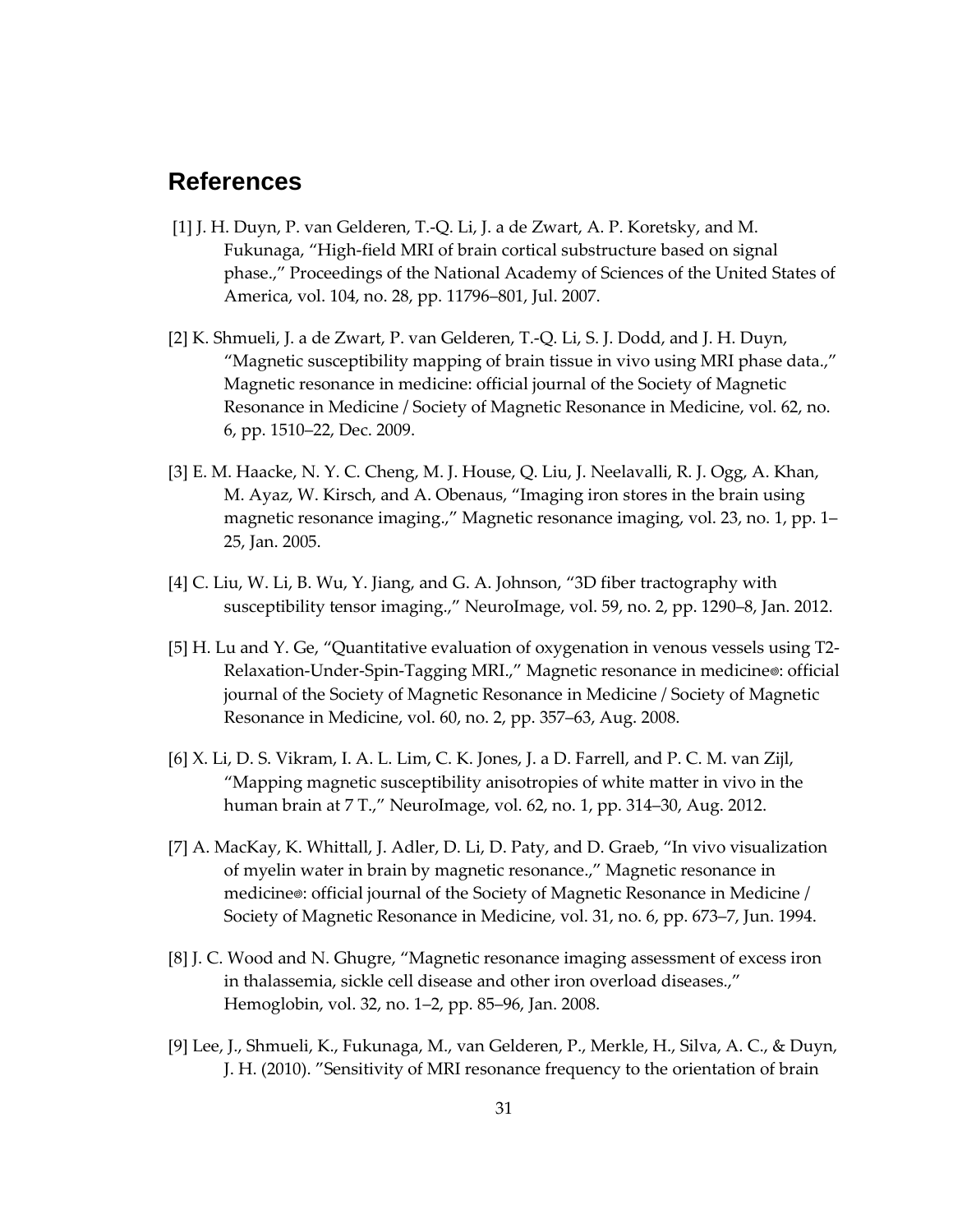tissue microstructure.," *Proceedings of the National Academy of Sciences*, *107*(11), 5130-5135.

- [10] A. Stadler, W. Schima, A. Ba-Ssalamah, J. Kettenbach, and E. Eisenhuber, "Artifacts in body MR imaging: their appearance and how to eliminate them.," *European radiology*, vol. 17, no. 5, pp. 1242–55, May 2007.
- [11] F. Schweser and B. Lehr, "A novel approach for separation of background phase in SWI phase data utilizing the harmonic function mean value property," *Stockholm, Sweden: …*, vol. 18, p. 2010, 2010.
- [12] F. Schweser, A. Deistung, B. W. Lehr, and J. R. Reichenbach, "Quantitative imaging of intrinsic magnetic tissue properties using MRI signal phase: An approach to in vivo brain iron metabolism?," *NeuroImage*, vol. 54, no. 4, pp. 2789–2807, Oct. 2010.
- [13] S. Wharton and R. Bowtell, "Whole-brain susceptibility mapping at high field: a comparison of multiple- and single-orientation methods.," *NeuroImage*, vol. 53, no. 2, pp. 515–25, Nov. 2010.
- [14] Prestegard, "NMR supplement New techniques in structural NMR anisotropic interactions," *Nature*, vol. 391, no. july, pp. 517–522, 1998.
- [15] D. L. Bryce, "Experimental and Theoretical Determination of Nucleic Acid Magnetic Susceptibility: Importance for the Study of Dynamics by Field-Induced Residual Dipolar Couplings," no. Table 2, pp. 10820–10821, 2004.
- [16] C. Beaulieu, "The basis of anisotropic water diffusion in the nervous system a technical review.," *NMR in biomedicine*, vol. 15, no. 7–8, pp. 435–55, 2002.
- [17] J. Neil, J. Miller, P. Mukherjee, and P. S. Hüppi, "Diffusion tensor imaging of normal and injured developing human brain - a technical review.," *NMR in biomedicine*, vol. 15, no. 7–8, pp. 543–52, 2002.
- [18] Johnson, G. A., Cofer, G. P., Gewalt, S. L., & Hedlund, L. W. (2002). Morphologic Phenotyping with MR Microscopy: The Visible Mouse1. *Radiology*, *222*(3), 789- 793.
- [19] P. a Yushkevich, J. Piven, H. C. Hazlett, R. G. Smith, S. Ho, J. C. Gee, and G. Gerig, "User-guided 3D active contour segmentation of anatomical structures: significantly improved efficiency and reliability.," *NeuroImage*, vol. 31, no. 3, pp. 1116–28, Jul. 2006.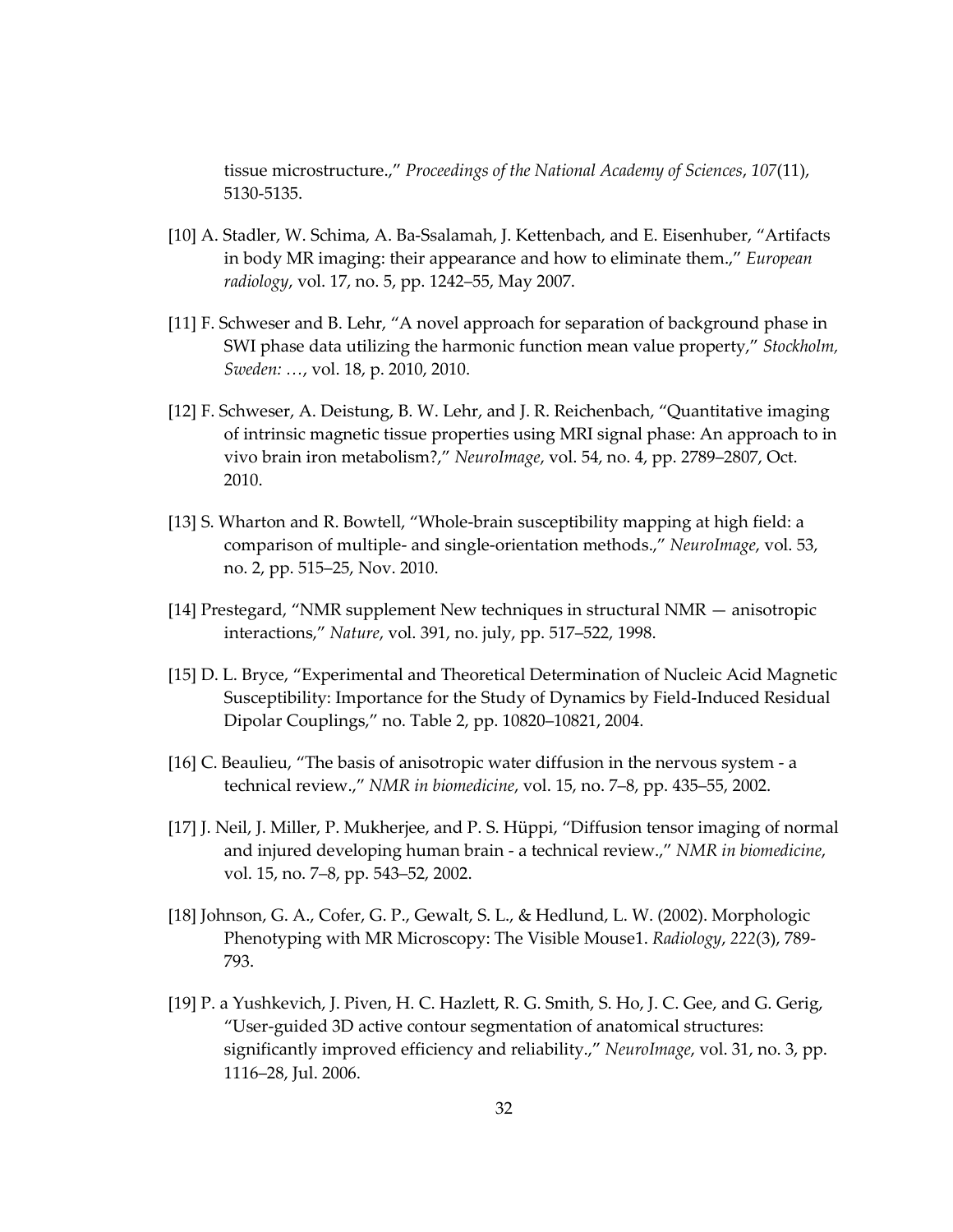- [20] C. Liu, "Susceptibility tensor imaging.," *Magnetic resonance in medicine: official journal of the Society of Magnetic Resonance in Medicine / Society of Magnetic Resonance in Medicine*, vol. 63, no. 6, pp. 1471–7, Jun. 2010.
- [21] R. Salomir, B. D. de Senneville, and C. T. Moonen, "A fast calculation method for magnetic field inhomogeneity due to an arbitrary distribution of bulk susceptibility," *Concepts in Magnetic Resonance*, vol. 19B, no. 1, pp. 26–34, Oct. 2003.
- [22] M. Jenkinson, P. Bannister, M. Brady, and S. Smith, "Improved Optimization for the Robust and Accurate Linear Registration and Motion Correction of Brain Images," *NeuroImage*, vol. 17, no. 2, pp. 825–841, Oct. 2002.
- [23] W. Li, B. Wu, A. V. Avram, and C. Liu, "Magnetic susceptibility anisotropy of human brain in vivo and its molecular underpinnings.," *NeuroImage*, vol. 59, no. 3, pp. 2088–97, Feb. 2012.
- [24] P. J. Basser and C. Pierpaoli, "Microstructural and physiological features of tissues elucidated by quantitative-diffusion-tensor MRI.," *Journal of magnetic resonance. Series B*, vol. 111, no. 3, pp. 209–19, Jun. 1996.
- [25] W. Li, B. Wu, and C. Liu, "Quantitative susceptibility mapping of human brain reflects spatial variation in tissue composition.," *NeuroImage*, vol. 55, no. 4, pp. 1645–56, Apr. 2011.
- [26] D. J. Pinero and J. R. Connor, "Iron in the Brain: An Important Contributor in Normal and Diseased States," *The Neuroscientist*, vol. 6, no. 6, pp. 435–453, Dec. 2000.
- [27] S. Baloch, R. Verma, H. Huang, P. Khurd, S. Clark, P. Yarowsky, T. Abel, S. Mori, and C. Davatzikos, "Quantification of brain maturation and growth patterns in C57BL/6J mice via computational neuroanatomy of diffusion tensor images.," *Cerebral cortex (New York, N.Y.*  : 1991), vol. 19, no. 3, pp. 675–87, Mar. 2009.
- [28] H. Chahboune, L. R. Ment, W. B. Stewart, X. Ma, and D. L. Rothman, "Neurodevelopment of C57B / L6 mouse brain assessed by in vivo diffusion tensor imaging," *NMR in Biomedicine*, pp. 375–382, 2007.
- [29] K. H. Bockhorst, P. a Narayana, R. Liu, P. Ahobila-Vijjula, J. Ramu, M. Kamel, J. Wosik, T. Bockhorst, K. Hahn, K. M. Hasan, and J. R. Perez-Polo, "Early postnatal development of rat brain: in vivo diffusion tensor imaging.," *Journal of neuroscience research*, vol. 86, no. 7, pp. 1520–8, May 2008.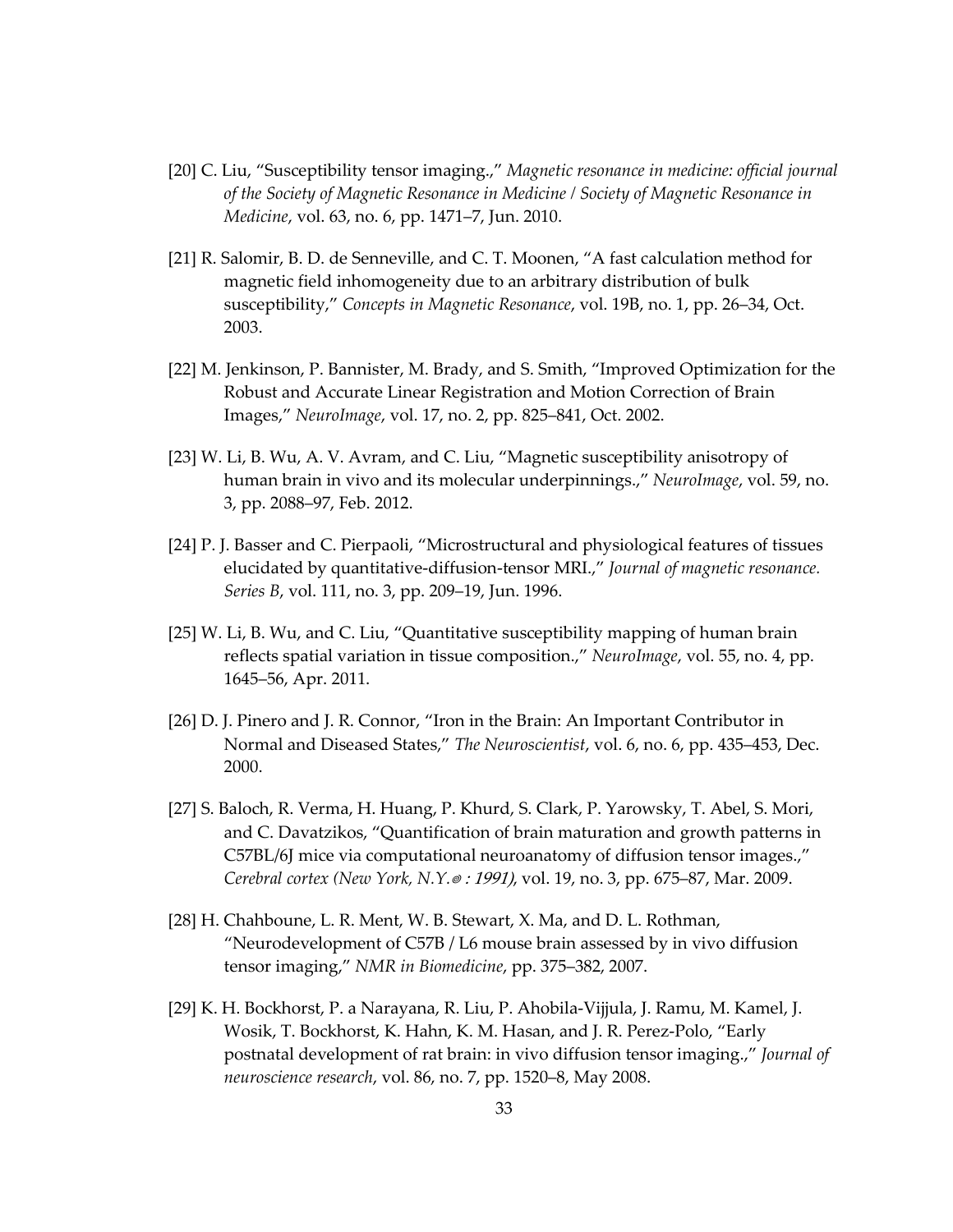- [30] P. Larvaron, O. Boespflug-tanguy, J. Renou, and J. Bonny, "In vivo analysis of the post-natal development of normal mouse brain by DTI," *Gene*, no. November 2006, pp. 413–421, 2007.
- [31] L. A. Harsan, P. Poulet, B. Guignard, N. Parizel, P. L. D. Sousa, N. Boehm, D. Grucker, and M. S. Ghandour, "Brain Dysmyelination and Recovery Assessment by Noninvasive In Vivo Diffusion Tensor Magnetic Resonance Imaging," *Journal of Neuroscience Research*, vol. 402, no. September 2005, pp. 392–402, 2006.
- [32] C. Langkammer, N. Krebs, W. Goessler, E. Scheurer, K. Yen, F. Fazekas, and S. Ropele, "Susceptibility induced gray-white matter MRI contrast in the human brain.," *NeuroImage*, vol. 59, no. 2, pp. 1413–9, Jan. 2012.
- [33] C. Liu, W. Li, G. A. Johnson, and B. Wu, "High-field (9.4T) MRI of brain dysmyelination by quantitative mapping of magnetic susceptibility.," *NeuroImage*, vol. 56, no. 3, pp. 930–8, Jun. 2011.
- [34] I. Bertini, C. Luchinat, and G. Parigi, "Magnetic susceptibility in paramagnetic NMR," *Progress in Nuclear Magnetic Resonance Spectroscopy*, vol. 40, no. 3, pp. 249– 273, Apr. 2002.
- [35] S. M. Dubiel, B. Zablotna-Rypien, and J. B. Mackey, "Magnetic properties of human liver and brain ferritin.," *European biophysics journal*  : EBJ, vol. 28, no. 3, pp. 263– 7, Jan. 1999.
- [36] B. Todorich, X. Zhang, and J. R. Connor, "H-ferritin is the major source of iron for oligodendrocytes.," *Glia*, vol. 59, no. 6, pp. 927–35, Jun. 2011.
- [37] Stueber, Carsten, Andreas Schaefer, Miriam Waehnert, and J Vogt. "Iron and Myelin in Human Brain Tissue: Histology, PIXE and Ultra-High-Field MRI Susceptibility Maps." *Ww4.aievolution.com* (2012): 23–24. http://ww4.aievolution.com/hbm1201/index.cfm?do=abs.viewAbs&abs=4817.
- [37] B. Thomas, S. Somasundaram, K. Thamburaj, C. Kesavadas, A. K. Gupta, N. K. Bodhey, and T. R. Kapilamoorthy, "Clinical applications of susceptibility weighted MR imaging of the brain - a pictorial review.," *Neuroradiology*, vol. 50, no. 2, pp. 105–16, Feb. 2008.
- [38] Lodygensky, Gregory a, José P Marques, Rajika Maddage, Elodie Perroud, Stéphane V Sizonenko, Petra S Hüppi, and Rolf Gruetter. "In Vivo Assessment of Myelination by Phase Imaging at High Magnetic Field." *NeuroImage* 59, no. 3 (February 1, 2012): 1979–87. doi:10.1016/j.neuroimage.2011.09.057.